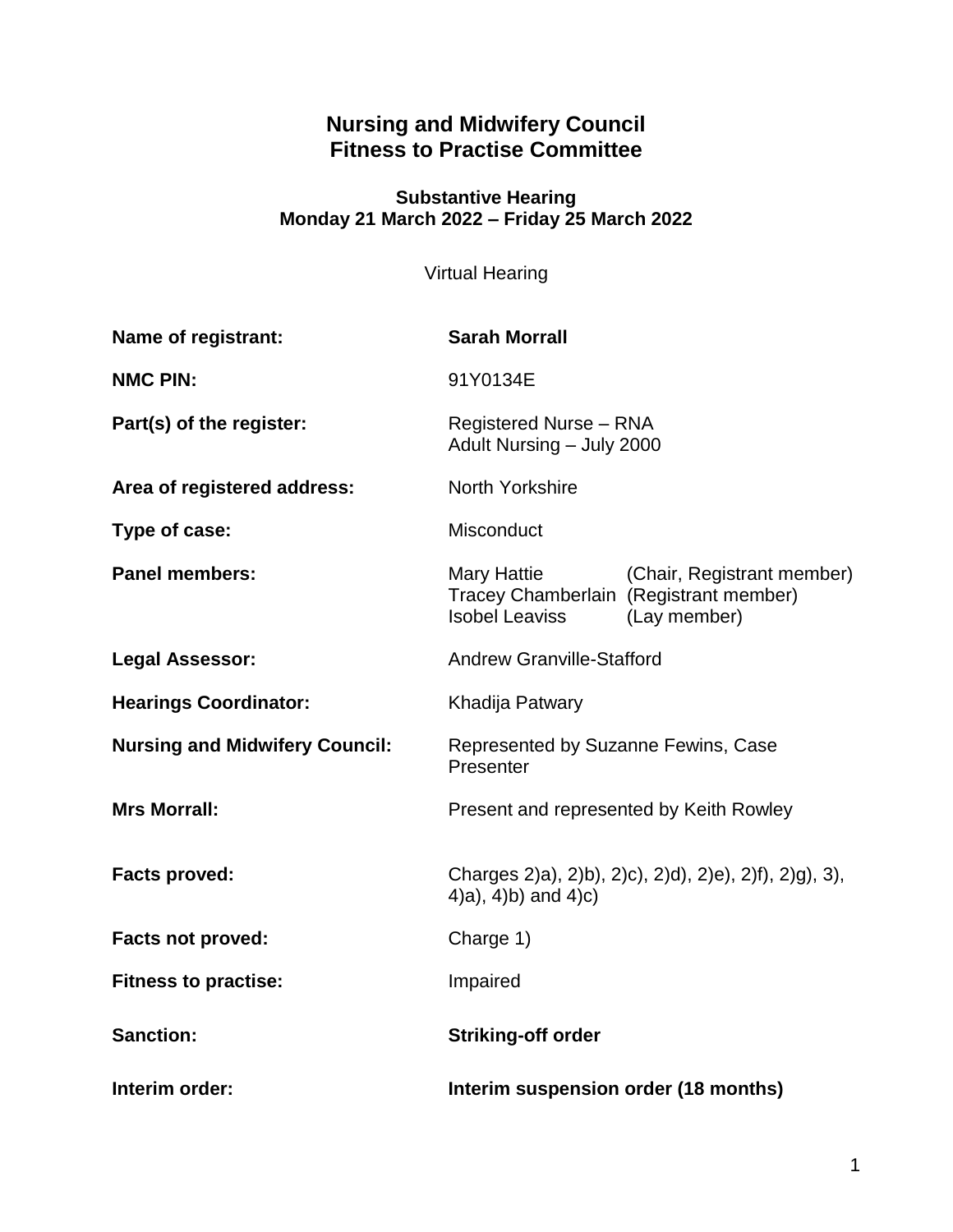# **Details of charge**

That you, a Registered Nurse:

Whilst employed at Lister House Care Home;

- 1) On or around 18 January 2019 incorrectly administered an extra dose of 20mg Mementine to Resident A. **(not proved)**
- 2) On or around 5 February 2019;
	- a) Did not administer 30mg Cinacalcet to Resident B as prescribed. **(proved)**
	- b) Did not record that you had omitted the administration of 30mg Cinacalcet to Resident B, in Resident B's MAR Chart. **(proved)**
	- c) Did not record the incident in a significant incident form. **(proved)**
	- d) Inaccurately altered Resident B's MAR chart to indicate that you had administered 30mg Cinacalcet to Resident B. **(proved)**
	- e) Did not record that your entry on Resident B's MAR chart was a retrospective entry. **(proved by admission)**
	- f) Used an incorrect format to amend/alter Resident B's MAR Chart. **(proved by admission)**
	- g) After handover when talking to Colleague A, used words to the effect "I will lose a tablet and sign for the omitted dose." **(proved)**
- 3) Your actions in one or more charges 2 b, 2 c), 2 d), 2 e) 2 f) & 2 g) above were dishonest, in that you falsified records to conceal that you had failed to administer medication to Resident B. **(proved)**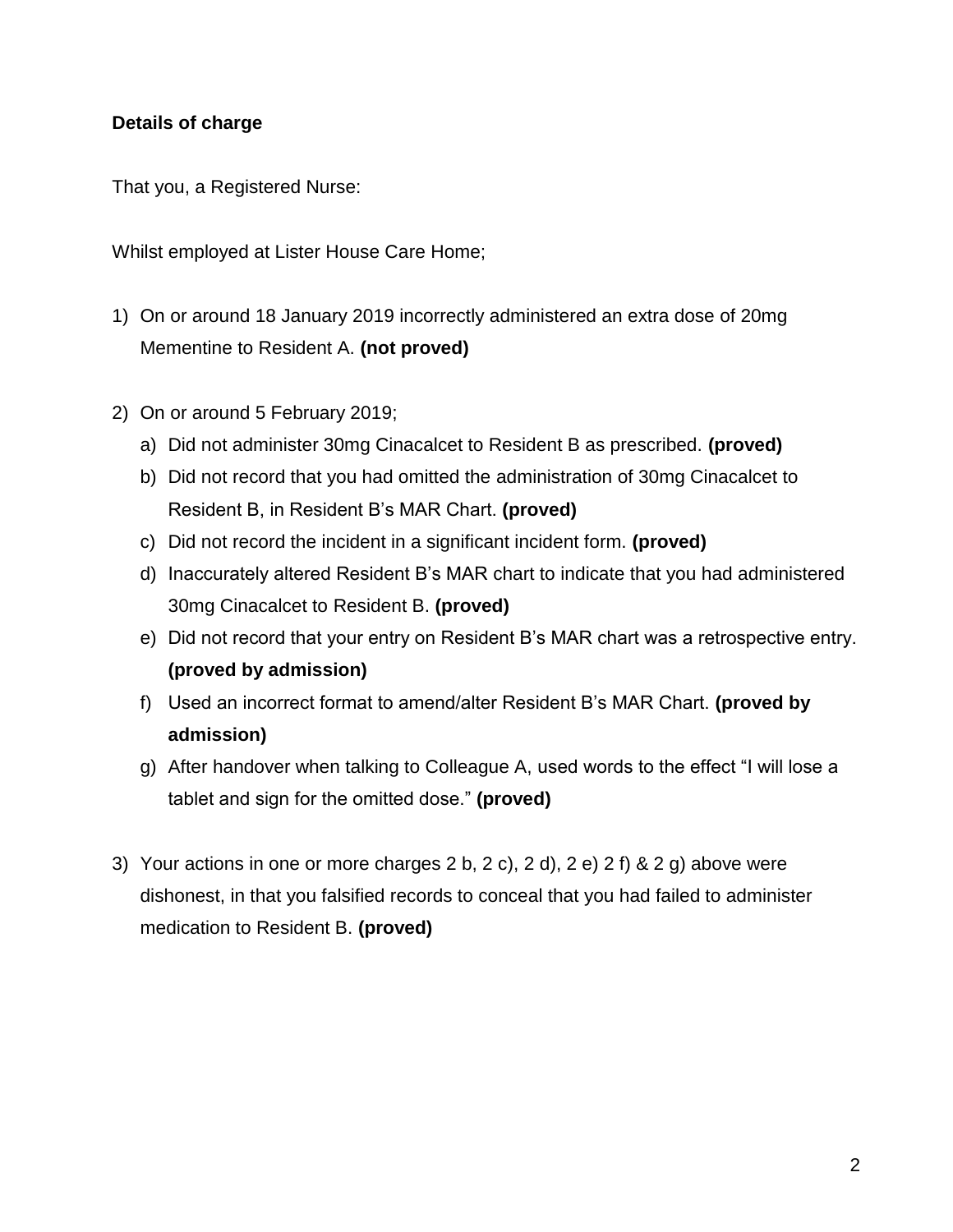Whilst employed at the Moors Care Centre ('the Centre');

- 4) On or around 24 July 2019 did not accurately enter Resident C's medication/prescription onto the Centre's Icare System, in that you;
	- a) Only entered that Resident C was to receive Levetiracetam, 1 tablet for 5 days. **(proved by admission)**
	- b) Did not enter that Resident C's Levetiracetam had to increase to 2 tablets daily, after 5 days. **(proved by admission)**
	- c) Incorrectly discontinued Resident C's Levetiracetam after the first 5 days. **(proved)**

And in light of the above, your fitness to practise is impaired by reason of your misconduct.

## **Decision and reasons on application to amend the charge**

The panel determined to amend the wording of which was originally "*whilst employed at Lister House Case Home" to "whilst employed at Lister House Care Home."*

The proposed amendment was to ensure accuracy.

*"That you, a Registered Nurse:*

*Whilst employed at Lister House Case Care Home;*

- *1) On or around 18 January 2019 incorrectly administered an extra dose of 20mg Mementine to Resident A.*
- *2) On or around 5 February 2019;*
	- *a) Did not administer 30mg Cinacalcet to Resident B as prescribed.*
	- *b) Did not record that you had omitted the administration of 30mg Cinacalcet to Resident B, in Resident B's MAR Chart.*
	- *c) Did not record the incident in a significant incident form.*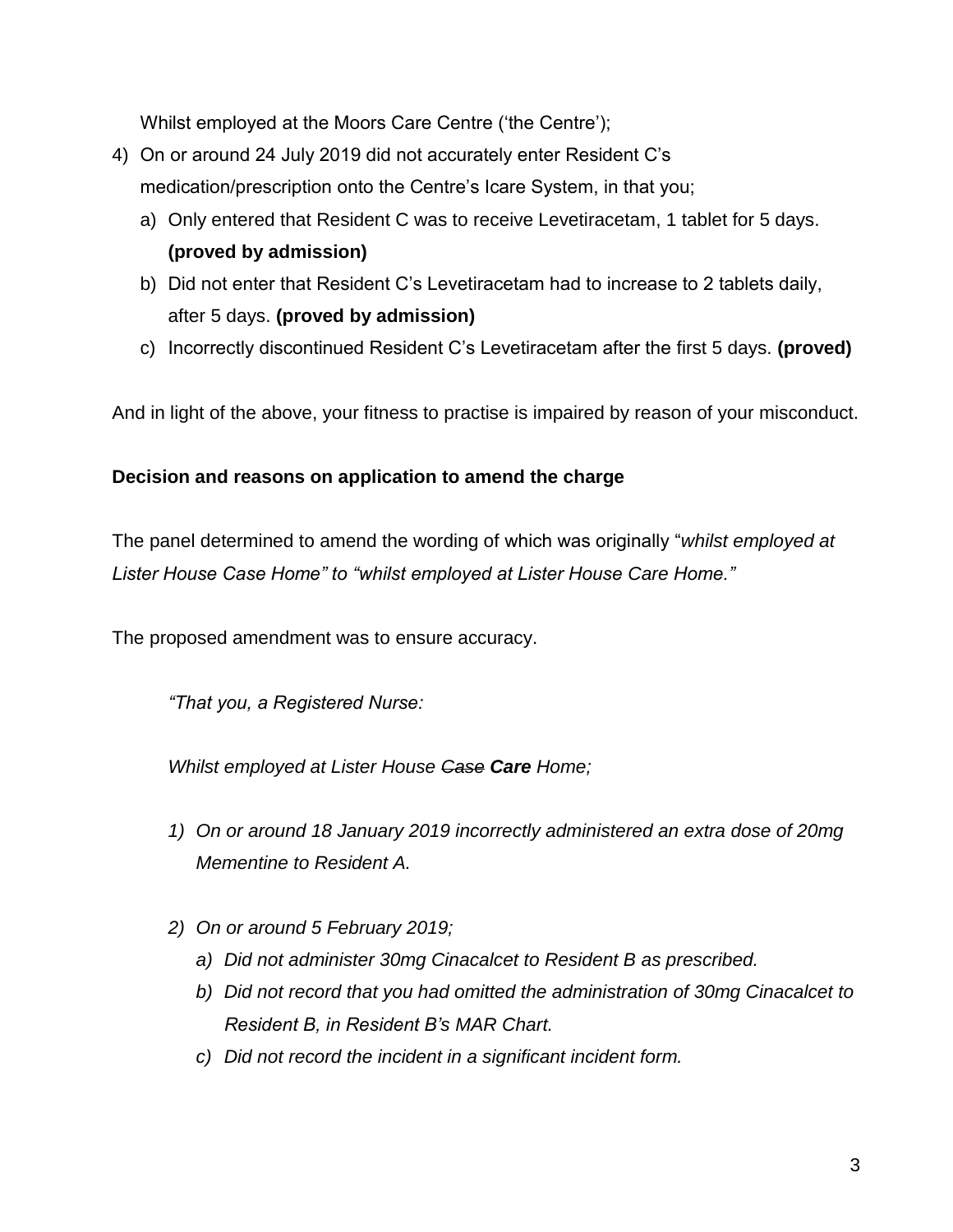- *d) Inaccurately altered Resident B's MAR chart to indicate that you had administered 30mg Cinacalcet to Resident B.*
- *e) Did not record that your entry on Resident B's MAR chart was a retrospective entry.*
- *f) Used an incorrect format to amend/alter Resident B's MAR Chart.*
- *g) After handover when talking to Colleague A, used words to the effect "I will lose a tablet and sign for the omitted dose."*
- *3) Your actions in one or more charges 2 b, 2 c), 2 d), 2 e) 2 f) & 2 g) above were dishonest, in that you falsified records to conceal that you had failed to administer medication to Resident B.*

*Whilst employed at the Moors Care Centre ('the Centre');*

- *4) On or around 24 July 2019 did not accurately enter Resident C's medication/prescription onto the Centre's Icare System, in that you;*
	- *a) Only entered that Resident C was to receive Levetiracetam, 1 tablet for 5 days.*
	- *b) Did not enter that Resident C's Levetiracetam had to increase to 2 tablets daily, after 5 days.*
	- *c) Incorrectly discontinued Resident C's Levetiracetam after the first 5 days.*

*And in light of the above, your fitness to practise is impaired by reason of your misconduct."*

Mr Rowley, on your behalf, supported the proposed amendment.

The panel accepted the advice of the legal assessor and had regard to Rule 28 of 'Nursing and Midwifery Council (Fitness to Practise) Rules 2004', as amended (the Rules).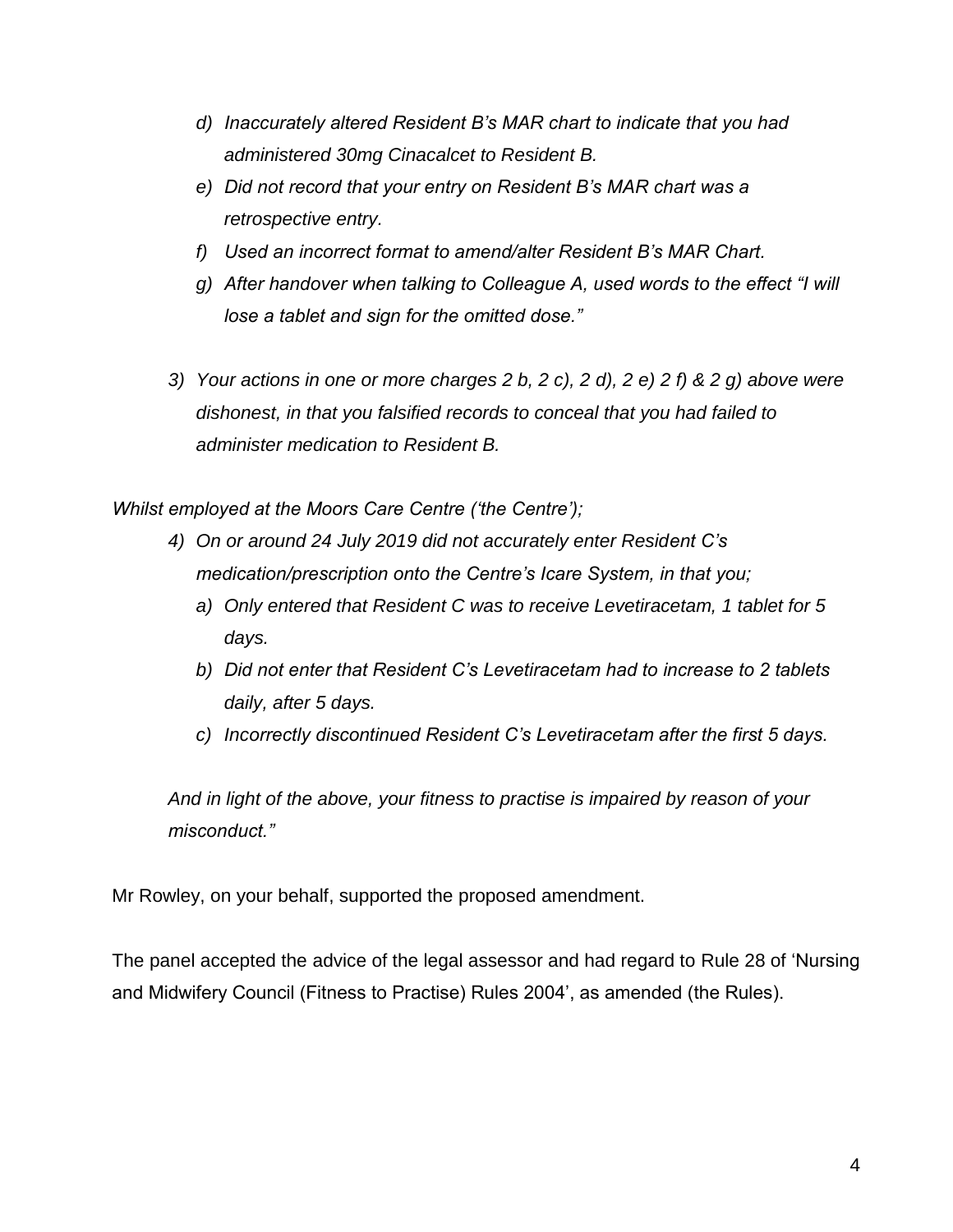The panel was of the view that such an amendment, as applied for, was in the interest of justice. The panel was satisfied that there would be no prejudice to you and no injustice would be caused to either party by the proposed amendment being allowed. It was therefore appropriate to allow the amendment, as applied for, to ensure clarity and accuracy.

## **Decision and reasons on application to admit telephone evidence**

The panel heard an application made by Ms Fewins under Rule 31 to allow Witness 1 to give their evidence over the telephone. Ms Fewins informed the panel that Witness 1 is present at this hearing and explained that Witness 1 was unable to join via video link as she does not have access to a smart phone or laptop.

Mr Rowley submitted he does not oppose the application.

The panel heard and accepted the legal assessor's advice on the issues it should take into consideration in respect of this application. This included that Rule 31 provides that, so far as it is 'fair and relevant', a panel may accept evidence in a range of forms and circumstances, whether or not it is admissible in civil proceedings.

The panel gave the application in regard to Witness 1 serious consideration. The panel noted that Witness 1's statement had been prepared in anticipation of being used in these proceedings and contained the paragraph, 'This statement … is true to the best of my information, knowledge and belief' and signed by her.

The panel considered whether you would be disadvantaged by the change in the NMC's position of moving from reliance upon the live testimony of Witness 1 to that of telephone evidence.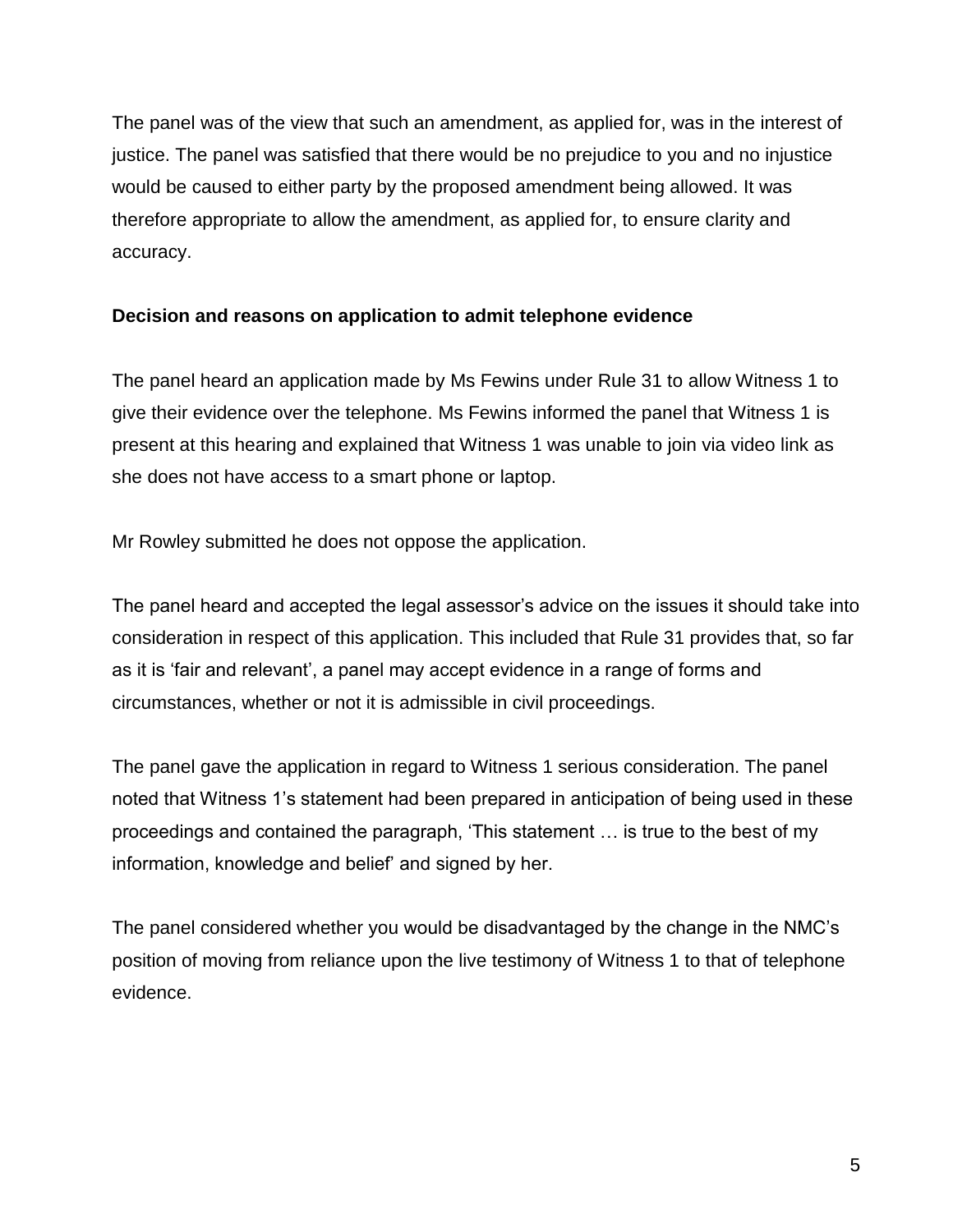In these circumstances, the panel came to the view that it would be fair and relevant to allow Witness 1 to give evidence remotely over the telephone but would give what it deemed appropriate weight once the panel had heard and evaluated all the evidence before it.

## **Decision and reasons on facts**

At the outset of the hearing, the panel heard from Mr Rowley, who informed the panel that you made admissions to charges 2)e), 2)f), 4)a) and 4)b).

The panel therefore finds charges 2)e), 2)f), 4)a) and 4)b) proved, by way of your admissions.

In reaching its decisions on the disputed facts, the panel took into account all the oral and documentary evidence in this case together with the submissions made by Ms Fewins on behalf of the NMC and by Mr Rowley.

The panel accepted the advice of the legal assessor.

The panel was aware that the burden of proof rests on the NMC, and that the standard of proof is the civil standard, namely the balance of probabilities. This means that a fact will be proved if a panel is satisfied that it is more likely than not that the incident occurred as alleged.

The panel heard live evidence from the following witnesses called on behalf of the NMC:

| $\bullet$ Witness 1: | Registered Nurse at the Home at the |  |
|----------------------|-------------------------------------|--|
|                      | time of the incident                |  |
|                      |                                     |  |

 Witness 2: Interim Manager at the Home at the time of the incident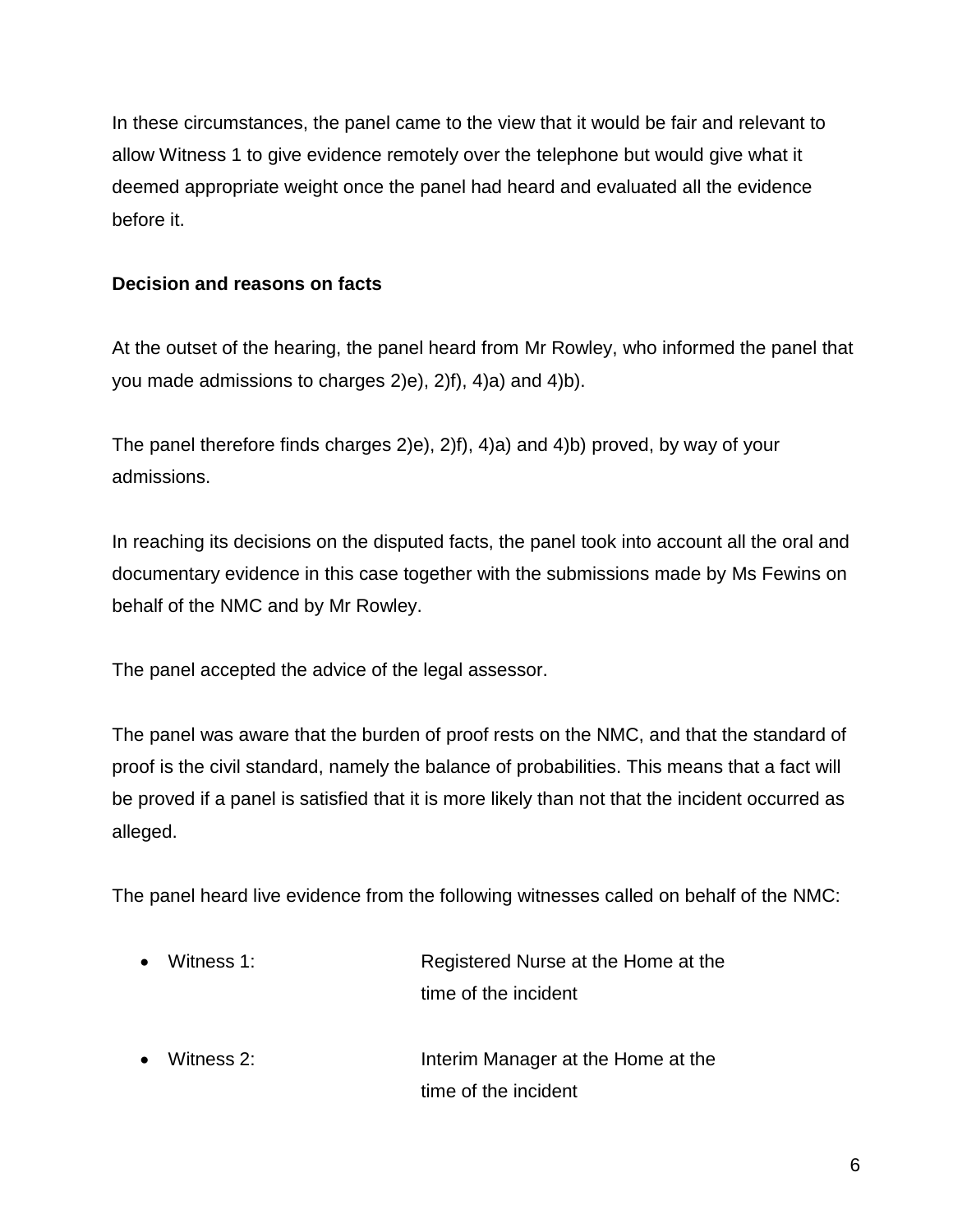- Witness 3: Registered Nurse at the Home at the time of the incident
- Witness 4: Manager at the Centre at the time of the incident

The panel also heard evidence from you under affirmation.

# **Background**

Charges 1, 2 and 3 arose whilst you were employed as a registered nurse by Lister House Care Home (the Home) from September 2005. It is alleged that on the 18 January 2019, you administered an overdose of 20mg of Memantine to Resident A. Witness 3 conducted a medication count on 19 January 2019 and noted the discrepancy. Witness 3 noted that there should have been 16 memantine tablets, however there were only 14 and she reported the incident immediately in line with the care homes policy.

It is also alleged that on 6 February 2019, a gap in Resident B's MAR chart on 5 February 2019 was identified by Witness 1. Resident B was prescribed Cinacalcet twice a day, however, she noticed that there was no signature in the tea-time box to say that Resident B had received their medication on 5 February 2019. Witness 1 counted the cinacalcet tablets before administering medication to Resident B when she counted 26 and she also noted a gap in the signature line that led her to believe that the dose had been omitted. In her written statement she stated "*I did this count three times*." She recorded the tablet count on the MAR chart as "*25*" endorsed with her initials following administration of medication. Witness 1 explained to you that it appeared you had missed Resident B's tablet and during this discussion it is alleged that you stated to Witness 1 that you had not administered the tablet to Resident B. It is alleged that you failed to administer 30mg of Cinacalcet to Resident B. Witness 1 suggested to you that you completed a significant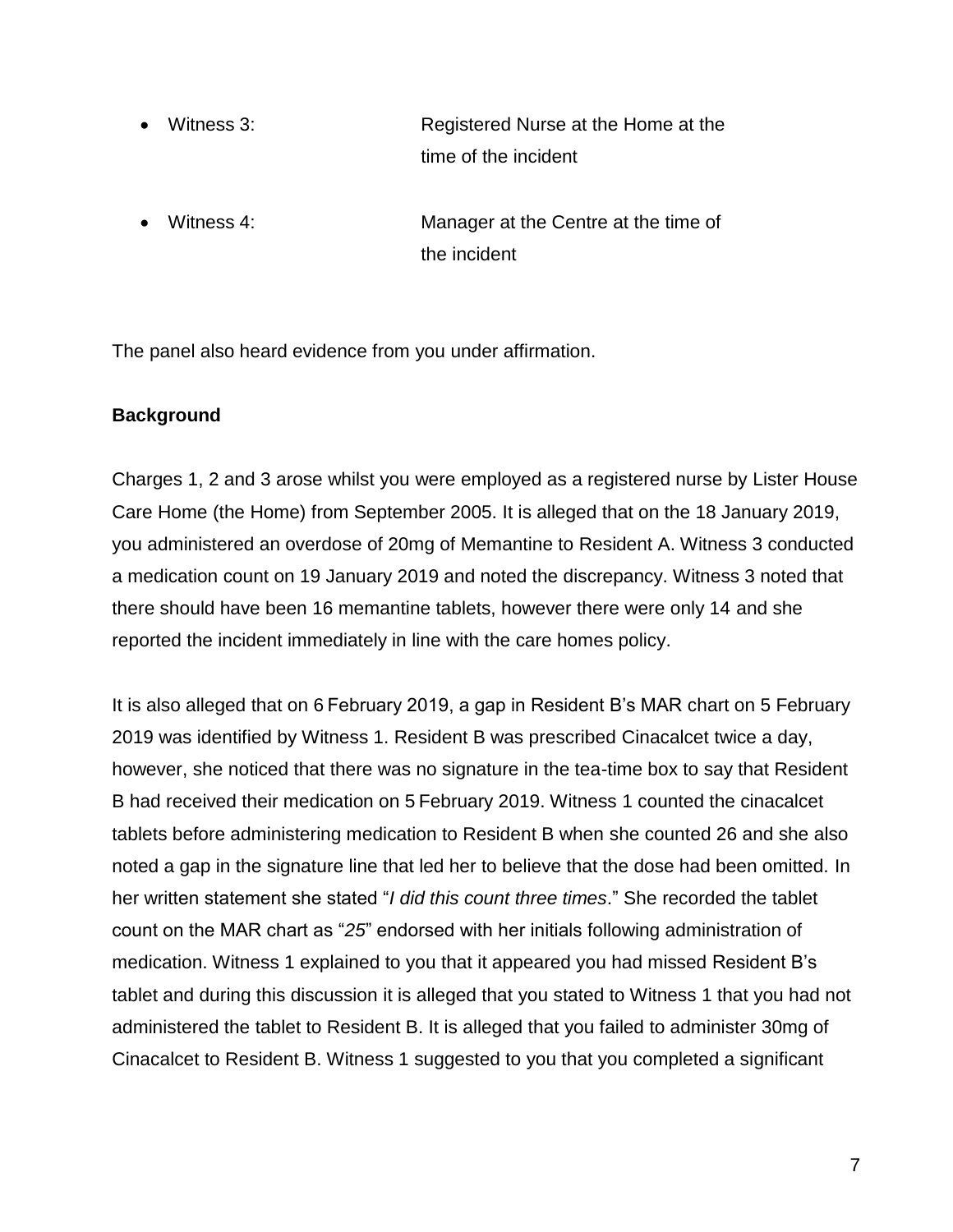incident form which would allow you to explain the omission, she said that you told her that you would fill in the form.

On Witness 1's next shift on 12 February 2019, she noticed that the number under her initials on her entry on the MAR chart for 6 February 2019 for Resident B had been amended. She also noted that a signature and a number had been written in the previously empty boxes covering the 5 February 2019. The initials were "*SM*". Witness 1 was concerned that her entry had been amended and submitted a significant incident form and wrote a statement. Witnesses 1, 2 and 3 all referred to a significant number of drug errors having occurred around that period. Witness 2 in her statement, stated that "*this matter went straight to a formal investigatory meeting as this was more than just a medication error*."

It is alleged that you had overwritten Witness 1's entry on the chart from the 6 February 2019 and had made new entries for the 5 February 2019 retrospectively. You had not used the agreed format for altering resident's MAR charts. You wrote over the top of and changed the original entry on the chart, obliterating the original entry. It is alleged that you used an incorrect format to amend Resident B's MAR chart and that you intentionally and dishonestly attempted to conceal this medication error by falsifying medical records.

You subsequently left the Home and commenced employment at The Moors Care Centre (the Centre) on 24 May 2019. You were employed as the Nurse in Charge of the nursing floor at the Centre. It is alleged that on 24 July 2019, you entered Resident C's medication data into the Centre's system incorrectly. The medication was apparently clearly labelled and stated that one tablet is to be given for 5 days and is then to increase to one tablet twice daily. You had failed to include that the tablets prescribed increased to two tablets per day from one, after the first 5 days. It is alleged that you incorrectly discontinued Resident C's medication (Levetiracetam) after the first 5 days. The error was noted on 2 August 2019 and a meeting was held on 7 August 2019.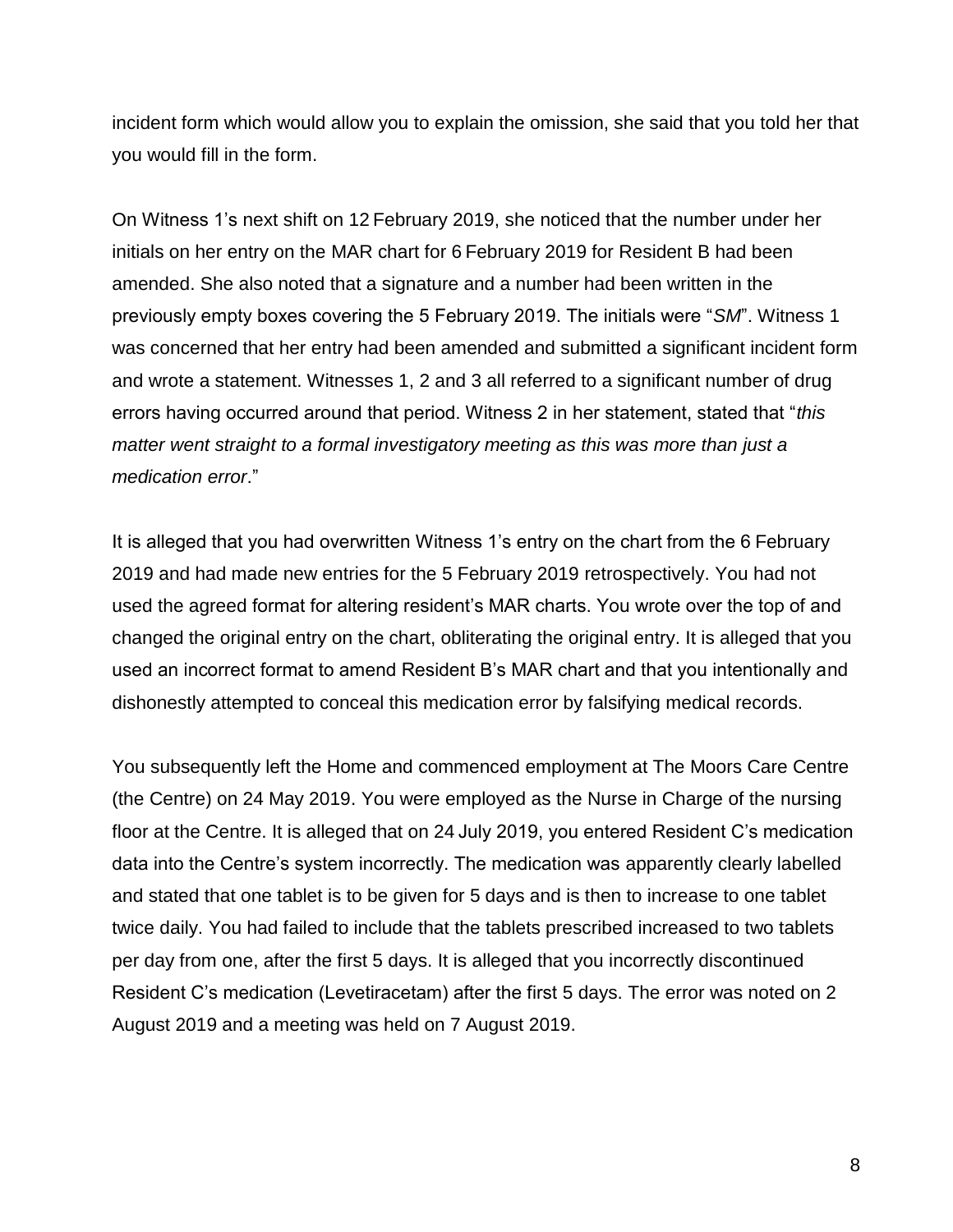Before making any findings on the facts, the panel heard and accepted the advice of the legal assessor. It considered the witness and documentary evidence provided by both the NMC and Mr Rowley.

The panel then considered each of the disputed charges and made the following findings.

#### **Charge 1)**

Whilst employed at Lister House Care Home;

1) On or around 18 January 2019 incorrectly administered an extra dose of 20mg Mementine to Resident A.

In reaching this decision, the panel took into account Witness 2 and 3's statements and oral evidence. Witness 3 stated that she was sure that there were 14 tablets and not 16 which was entered the day before by you. This was reported the next day, but an investigation was not held until the second incident had occurred. The panel was of the view that the investigation was not duly robust. The investigating manager at the Home interviewed you but did not interview the nurse reporting the error or other nurses who had access to the Resident's medication box and administered medication to them during the period between your count and that of Witness 3. It heard that the medication cupboards could be full and chaotic. The waste bin was situated under the medication cupboard and had been emptied twice within the intervening period. It determined that the MAR drug count states that there were two 20mg of Mementine (40mg in total) missing and yet the charge refers to 20mg only. It noted that there was not an explanation of what happened to the other 20mg. Witness 2 informed the panel there was a practice within the Home of entering a decreasing medication count without actually performing the count itself. The panel was not satisfied, on the balance of probabilities, that the evidence showed that the explanation for the missing medications was that you had administered an overdose of 20mg of Mementine on 18 January 2019 to Resident A.

#### **This charge is found NOT proved.**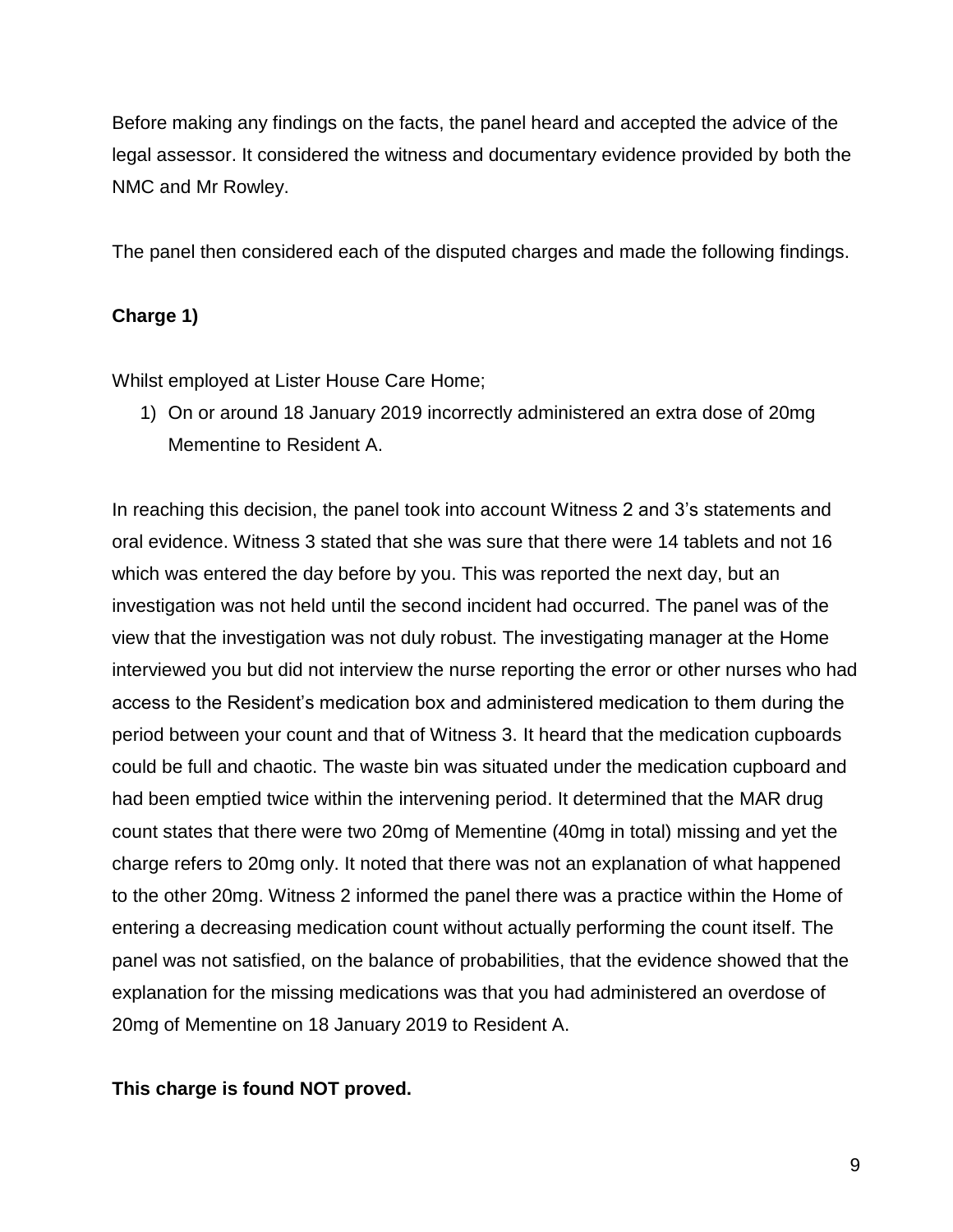In light of the above, the panel therefore finds charge 1) not proved.

## **Charge 2)a)**

Whilst employed at Lister House Care Home;

- 2) On or around 5 February 2019;
	- a) Did not administer 30mg Cinacalcet to Resident B as prescribed.

In reaching this decision, the panel took into account Witness 1's statement and oral evidence and your own admission that you did not sign the MAR chart for this medication on the 5 February 2019. The panel heard the evidence of Witness 1 that they counted the drug three times the following morning and the count showed 26 tablets which indicated that the drug had not been administered previous tea time. There was a gap in the MAR chart where a signature should have been to indicate that it was given.

Witness 1 in her written statement and oral evidence stated that she told you of the missing signature and incorrect count and you had said "*oh shit I forgot to give it*." She confirmed this under cross examination and was very sure this was what she heard you say. The panel heard your evidence that you could not recollect this conversation with Witness 1 and that you don't believe that you would have said this. Witness 1 told the panel she was very angry at her entry having been amended and worried that an error would be attributed to her. In her statement written at the time she said that when she advised you of the error you said that you would lose the tablet and sign for the omitted dose. She went on to say that she told you, you can't do that it's only Cinacalcet it's unlikely to have done any damage and you need to own up. In her statement to the NMC she stated she had also said to you "Remember the NMC" as you had both gone to the NMC for another nurse who signed for a drug they had not given. Given the consistency and the detail of her evidence and the length of conversation she reported the panel's view was that it was unlikely she misunderstood your comment.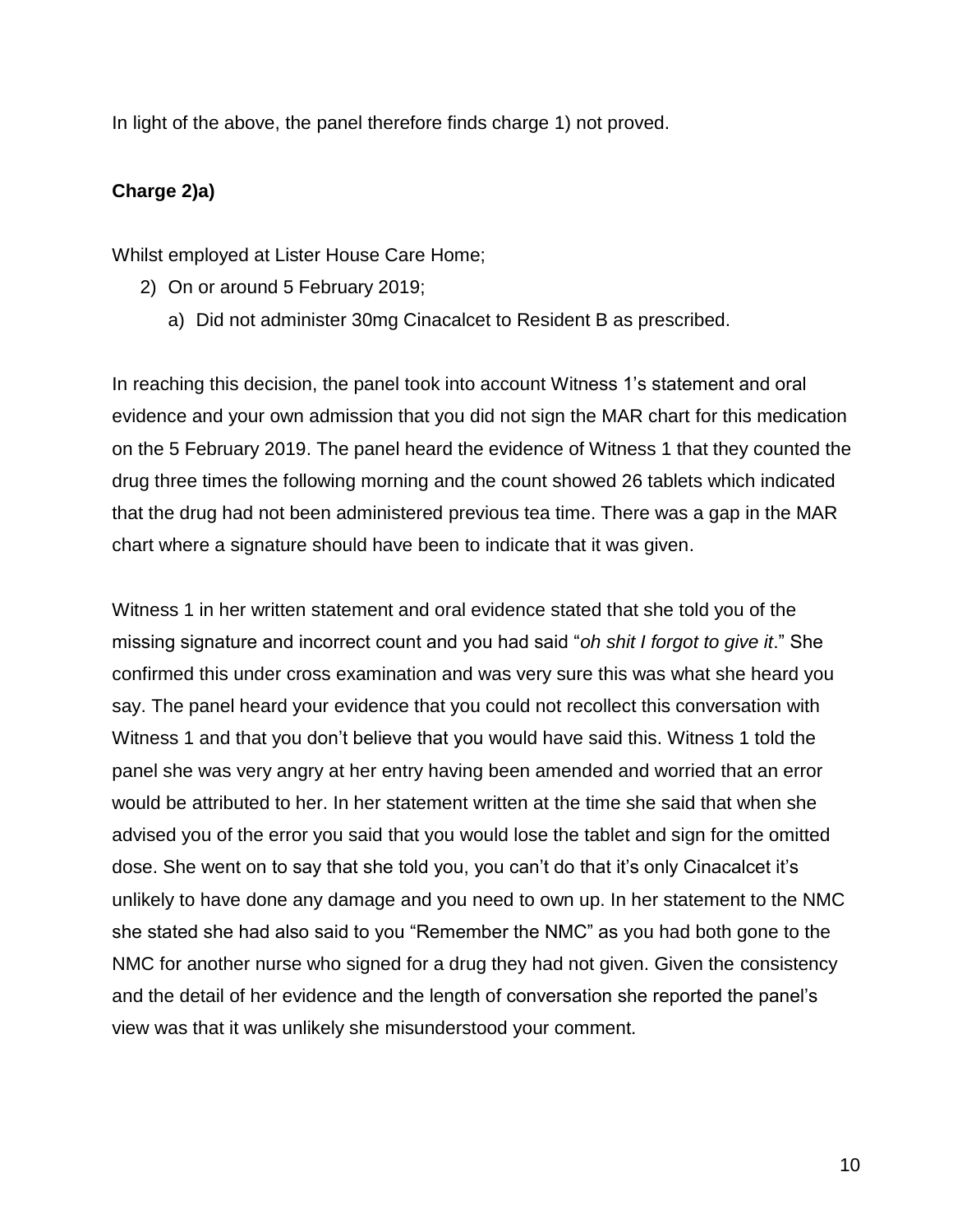The panel considered your written submission that you believed you administered the Cinacalcet to Resident B and your description of administering this via a PEG tube. However, in your oral evidence you were not able to provide a satisfactory explanation for the additional tablet counted by Witness 1 or your failure to sign the MAR chart. When cross examined about the comments reported by Witness 1 you were vague in your response, and you said you could not recall the conversation and could not give a satisfactory reason as to why Witness 1 would say this if it were not true.

Both you and Witness 1 told the panel that there was no ill feeling between you, and you had a mutual respect for each other. It was of the view that Witness 1's evidence was credible as it was clear and straight forward and there was no reason given as to why Witness 1 would lie.

Given the drug count undertaken by Witness 1 indicated a dose had been omitted and you had failed to sign for the dose at the time, the panel is satisfied that all the evidence before it proved that you failed to administer Cinacalcet to Resident B at the tea time drug round on 5 February 2019.

# **This charge is found proved.**

In light of the above, the panel therefore finds charge 2)a) proved.

# **Charge 2)b)**

Whilst employed at Lister House Care Home;

- 2) On or around 5 February 2019;
- b) Did not record that you had omitted the administration of 30mg Cinacalcet to Resident B, in Resident B's MAR Chart.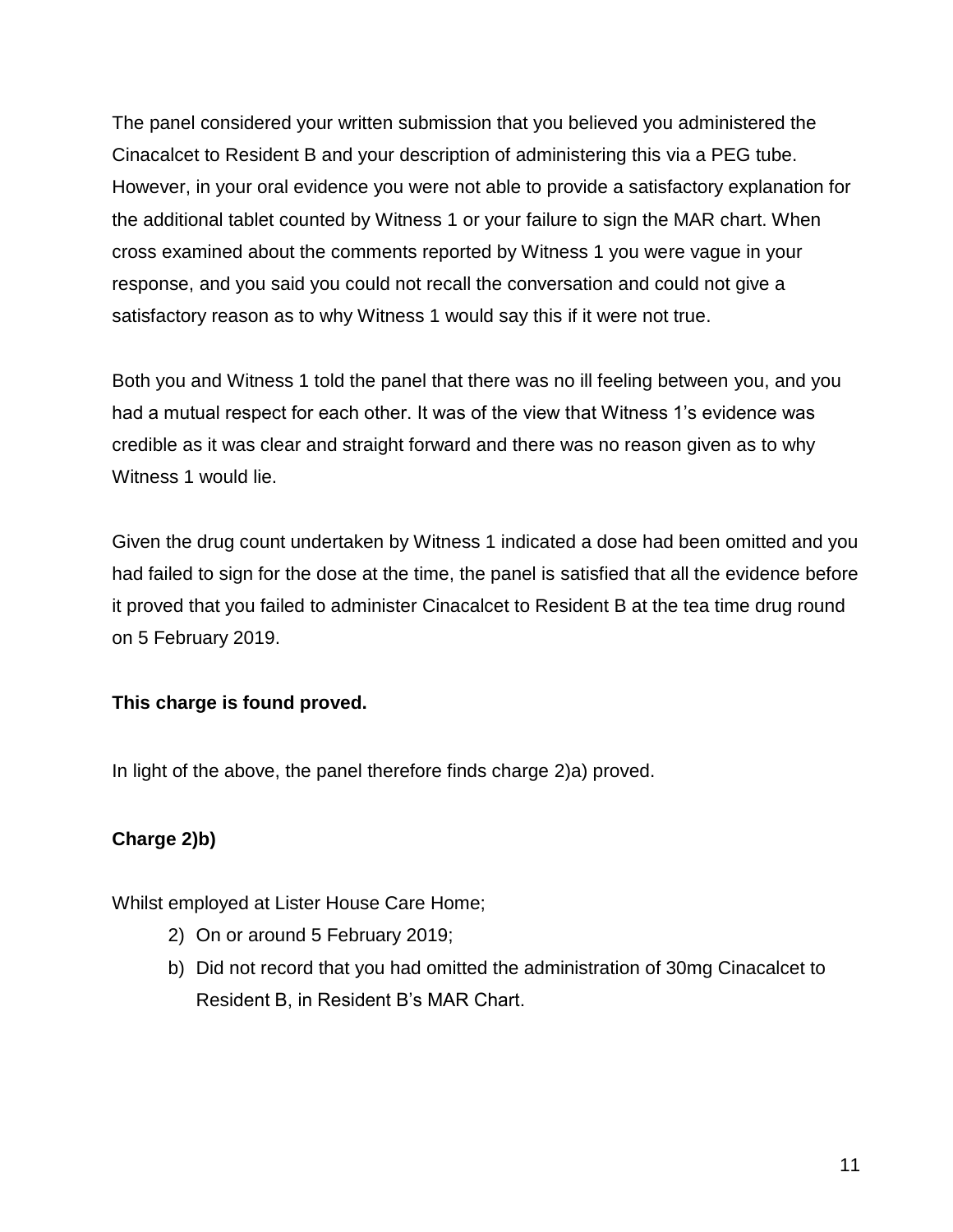In reaching this decision, the panel took into account its determination on charge 2)a) and the evidence of the MAR chart. You accept that you did not make a recording of the omitted dose, albeit your case was that you had not omitted to give it. However, the panel has determined that you did not administer 30mg of Cinacalcet to Resident B on 5 February 2019, and it follows accordingly that you did not record that you had omitted to administer 30mg Cinacalcet.

# **This charge is found proved.**

In light of the above, the panel therefore finds charge 2)b) proved.

# **Charge 2)c)**

Whilst employed at Lister House Care Home;

- 2) On or around 5 February 2019;
- c) Did not record the incident in a significant incident form.

In reaching this decision, the panel took into account the evidence considered from charge 2)a). The panel found charge 2)a) proved which states that you "*did not administer 30mg Cinacalcet to Resident B as prescribed*" and there is evidence from Witness 1 that she brought the incident to your attention and had suggested that you submit an incident form and she told the panel that you said you would do so. In your evidence you accepted that you had not submitted a significant incident form and you acknowledged that had you failed to administer the medication you would be required to submit an incident form. The panel determined that the responsibility to complete a significant incident form was on you, and you had failed to do so.

# **This charge is found proved.**

In light of the above, the panel therefore finds charge 2)c) proved.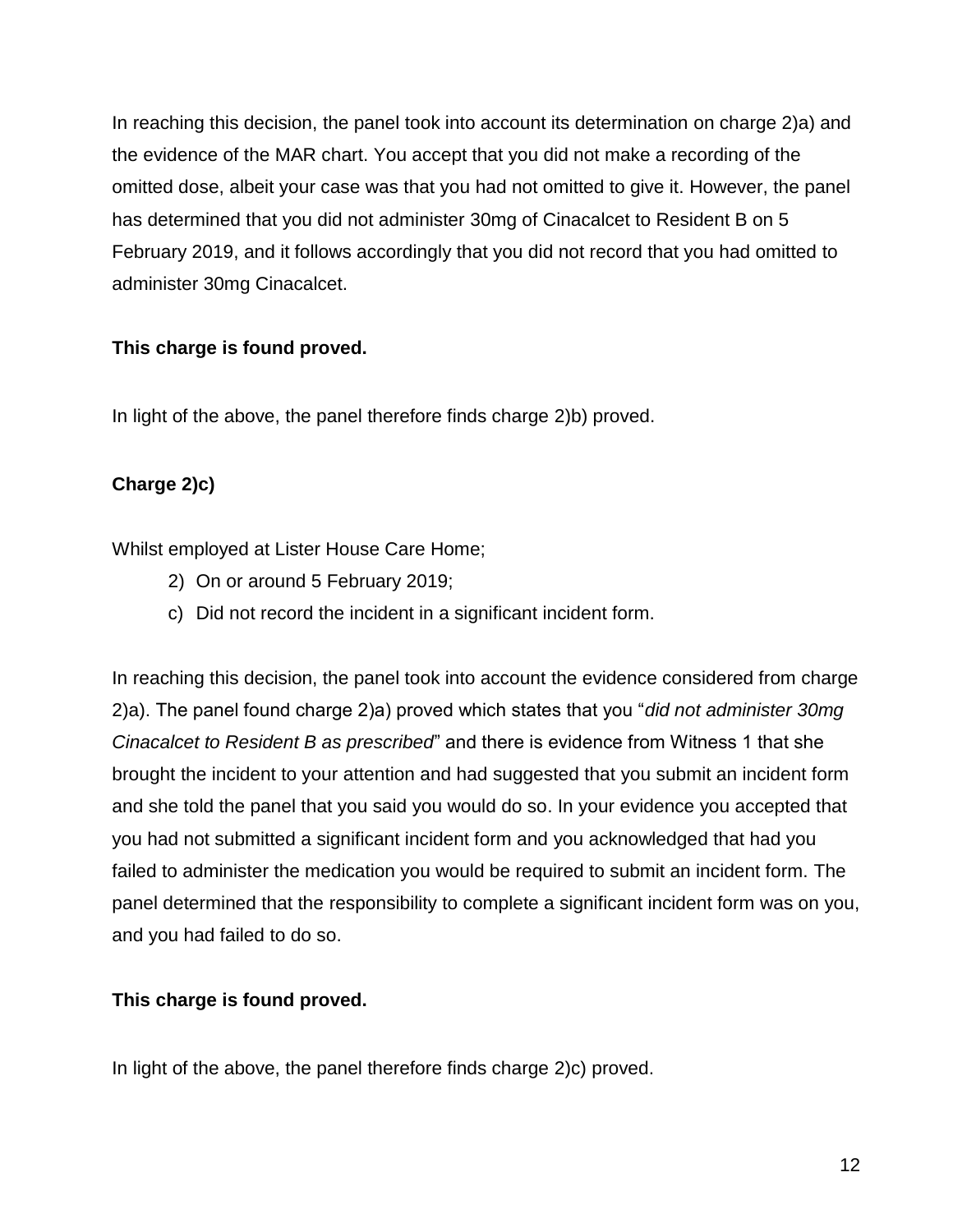# **Charge 2)d)**

Whilst employed at Lister House Care Home;

- 2) On or around 5 February 2019;
- d) Inaccurately altered Resident B's MAR Chart to indicate that you had administered 30mg Cinacalcet to Resident B.

In reaching this decision, the panel took into account the evidence considered from charge 2)a). In your evidence you accepted that you retrospectively amended the MAR chart to indicate you administered the medication. However, the panel has found that you did not administer the medication and therefore it was an inaccurate alteration of the record.

## **This charge is found proved.**

In light of the above, the panel therefore finds charge 2)d) proved.

# **Charge 2)g)**

Whilst employed at Lister House Care Home;

- 2) On or around 5 February 2019;
- e) After handover when talking to Colleague A, used words to the effect "I will lose a tablet and sign for the omitted dose."

In reaching this decision, the panel took into account Witness 1's statement and oral evidence and your statement and oral evidence. Witness 1 in her written statement and oral evidence stated that she told you of the missing signature and incorrect count and you had said "*oh shit I forgot to give it*." She confirmed this under cross examination and was very sure this was what she heard you say. The panel heard your evidence that you could not recollect this conversation with Witness 1 and that you don't believe that you would have said this. Under cross examination you were asked whether Witness 1 was lying, and you said you could not answer that and you said you were not going to call her a liar.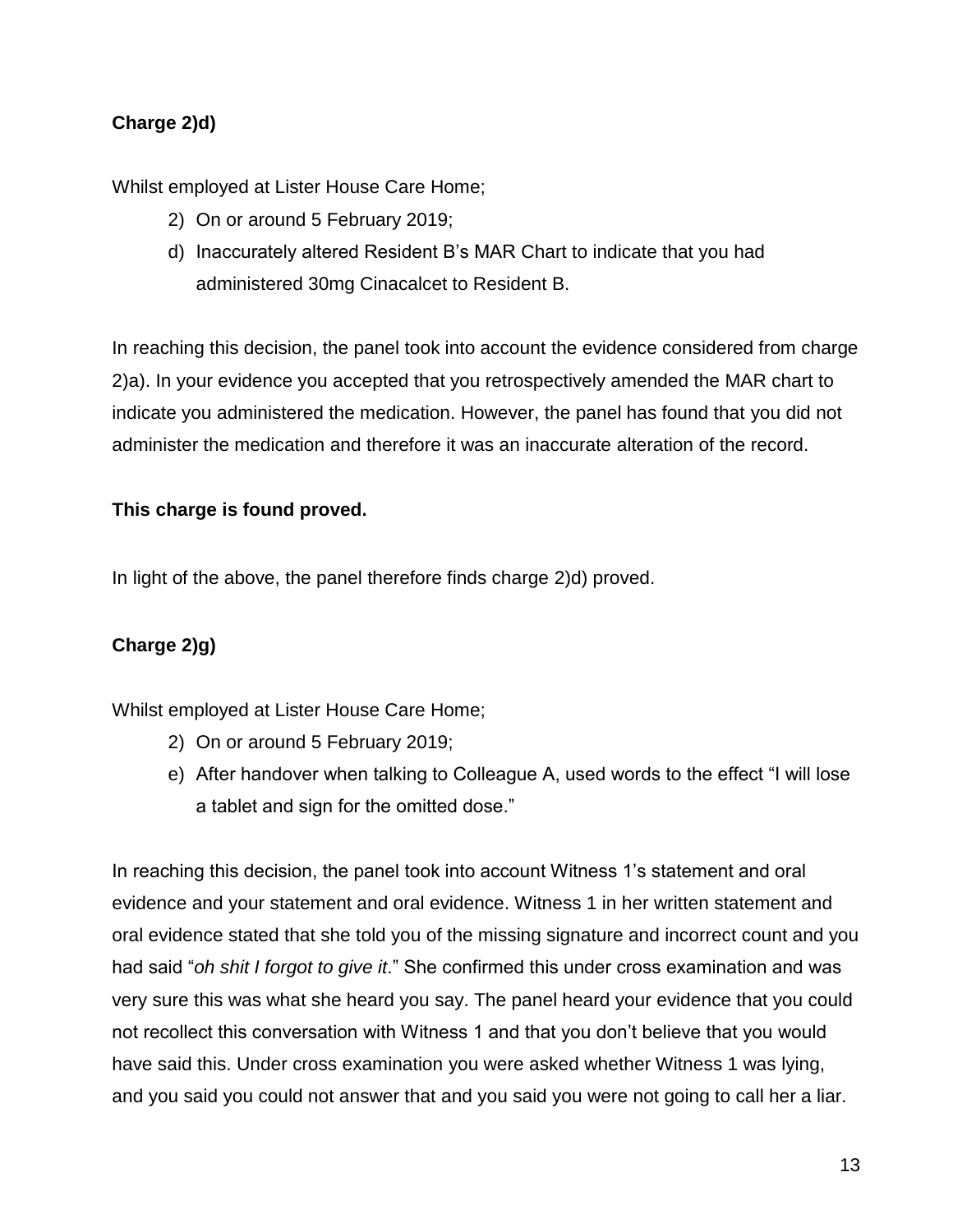In her statement written at the time Witness 1 said that when she advised you of the error you said that "I will lose the tablet and sign for the omitted dose". She went on to say that she told you, you can't do that it's only Cinacalcet it's unlikely to have done any damage and that you need to own up. In her statement to the NMC she stated she had also said to you "*Remember the NMC*" as you had both gone to the NMC for another nurse who signed for a drug they had not given. Given the consistency and the detail of her evidence and the length of conversation she reported the panel's view was that it was unlikely she misunderstood your comment. Further the panel found that Witness 1 was a credible witness and accepted her evidence.

The panel noted that you did not clearly state that the comment was not made. The panel concluded that it was more likely than not that Witness 1 did hear that comment from you and that it was not misheard. It was of the view that this was supported by all the other evidence and the findings from the other charges that the drug had not been administered.

## **This charge is found proved.**

In light of the above, the panel therefore finds charge 2)g) proved.

## **Charge 3)**

3) Your actions in one or more charges  $2 b$ ,  $2 c$ ,  $2 d$ ,  $2 e$ ,  $2 f$ ,  $8 2 g$ , above were dishonest, in that you falsified records to conceal that you had failed to administer medication to Resident B.

In reaching this decision, the panel took into account your evidence and your admissions in relation to charges 2)e) and 2)f).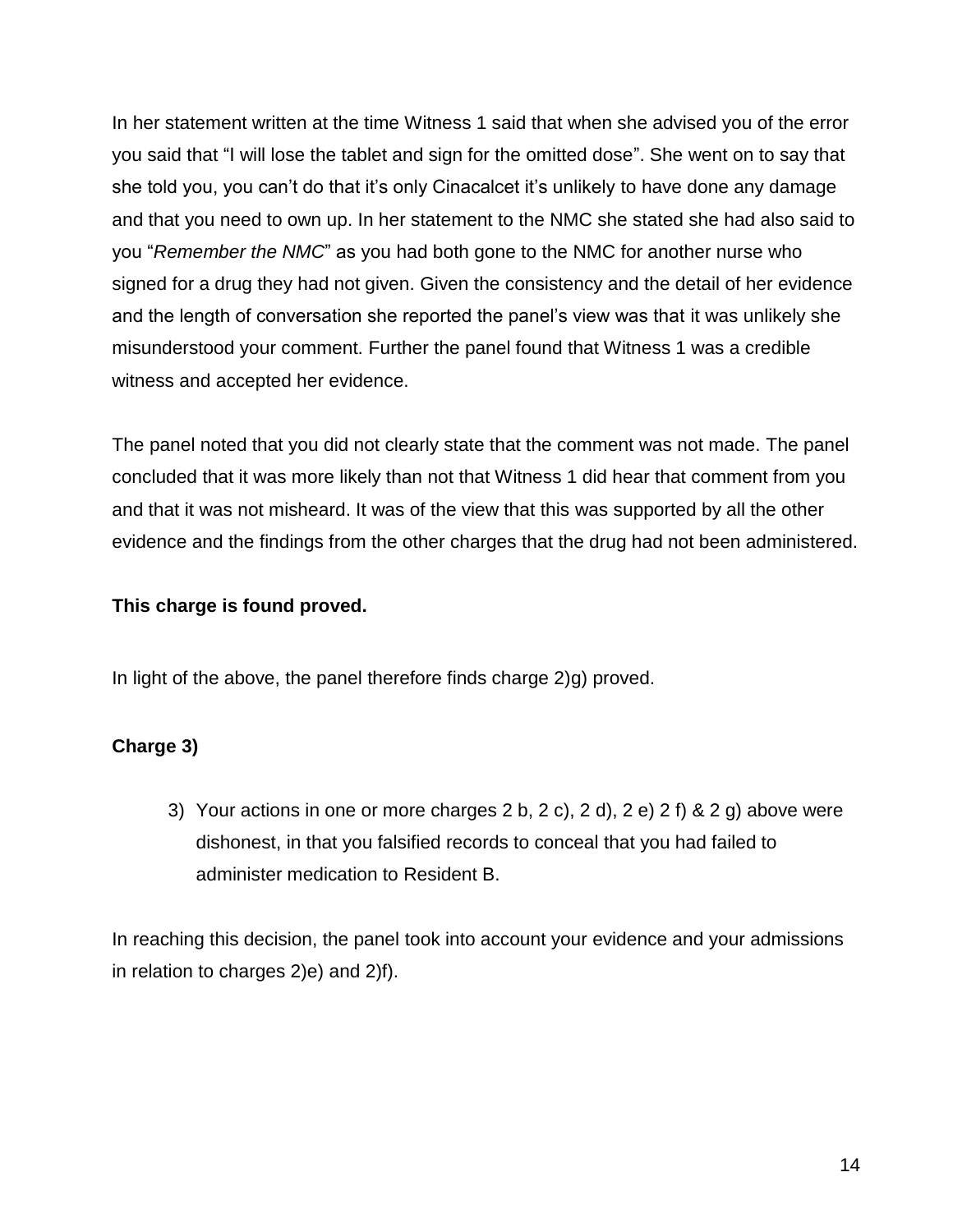Given that the entirety of charge 2 was found proved, it determined that your actions in amending the record to indicate the drug had been given and not reporting the omission was intended to conceal your error. The panel had regard to the test for dishonesty set out by Lord Hughes in paragraph 74 of *Ivey v Genting Casinos UK Ltd t/a Crockfords* [2017] UKSC 67:

*"When dishonesty is in question the fact-finding tribunal must first ascertain (subjectively) the actual state of the individual's knowledge or belief as to the*  facts.... When once his actual state of mind as to knowledge or belief as to facts is *established, the question whether his conduct was honest or dishonest is to be determined by the fact-finder by applying the (objective) standards of ordinary decent people. There is no requirement that the defendant must appreciate that what he has done is, by those standards, dishonest."*

The panel was satisfied that you falsified Resident B's MAR chart to conceal the fact that you had not administered Cinacalcet to them on 5 February 2019, both by retrospectively inserting in the chart that you had given the medication when you had not and by altering the count entered by the registered nurse (Witness 1) who did the drug round the following morning.

The panel then went on to consider whether your actions were dishonest by applying the standards of ordinary decent people. The panel determined that ordinary, decent people would find it dishonest to amend a medication chart to indicate a drug had been given when it had not.

## **This charge is found proved.**

In light of the above, the panel therefore finds charge 3) proved.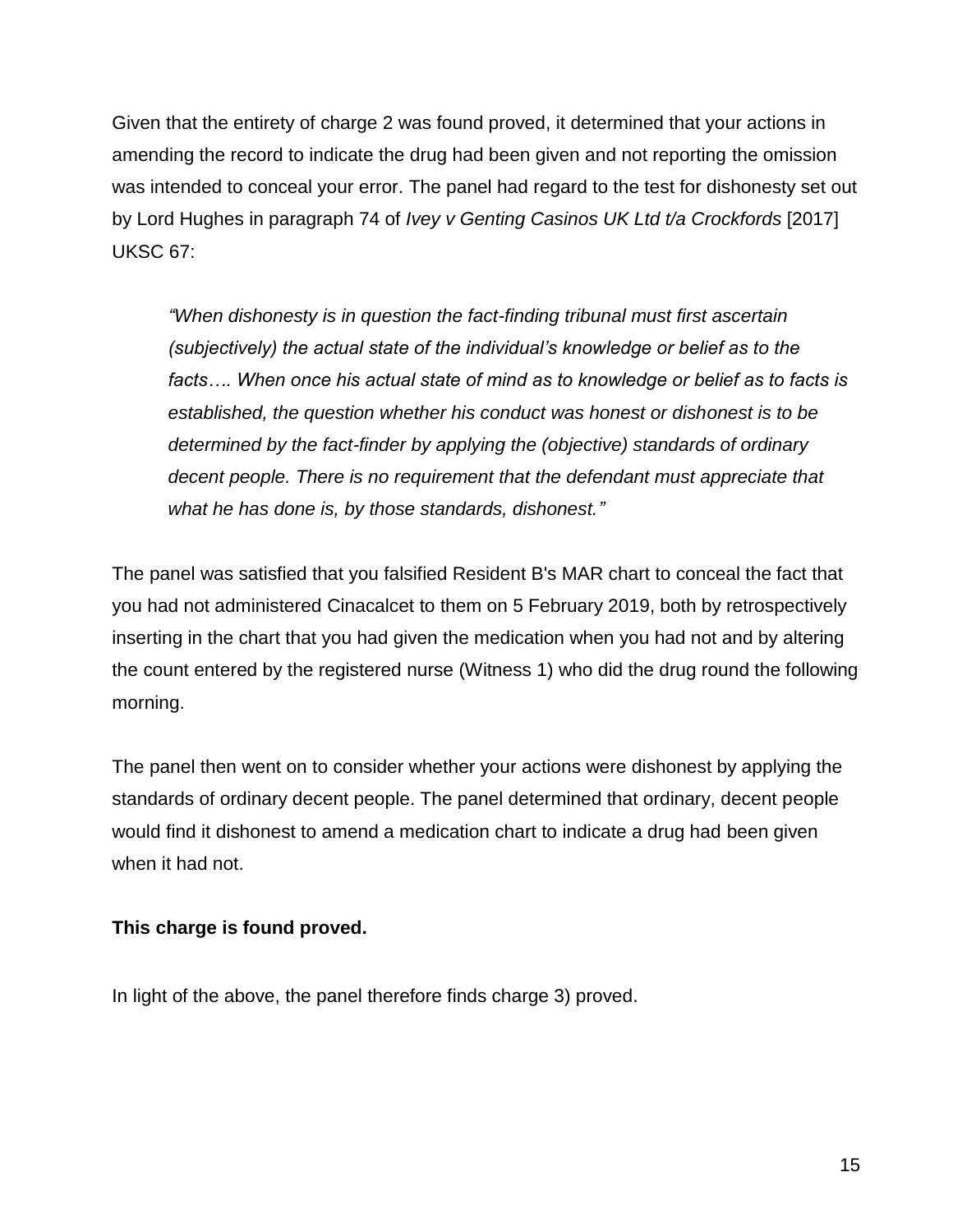# **Charge 4)c)**

Whilst employed at the Moors Care Centre ('the Centre');

- 4) On or around 24 July 2019 did not accurately enter Resident C's medication/prescription onto the Centre's Icare System, in that you;
- c) Incorrectly discontinued Resident C's Levetiracetam after the first 5 days.

In reaching this decision, the panel took into account the screenshots of the computerised drug system provided by Witness 4, Witness 4's evidence and your evidence. In your evidence you said that you entered the first five days dosage correctly in the system and discontinued but what you accept you did not do was to come back and enter the remaining higher dosage as a new entry on the system. You state that you remember feeling that this was your responsibility and still do.

Witness 4 told the panel that this was one prescription, and it was standard procedure to enter the whole prescription in one go at the same time. By failing to enter the second part of the prescription you incorrectly discontinued Levetiracetam after the first five days.

The panel found that you admitted the charges 4)a) and 4)b) and by reason of those admissions you incorrectly discontinued Resident C's Levetiracetam after the first 5 days.

## **This charge is found proved.**

In light of the above, the panel therefore finds charge 4)c) proved.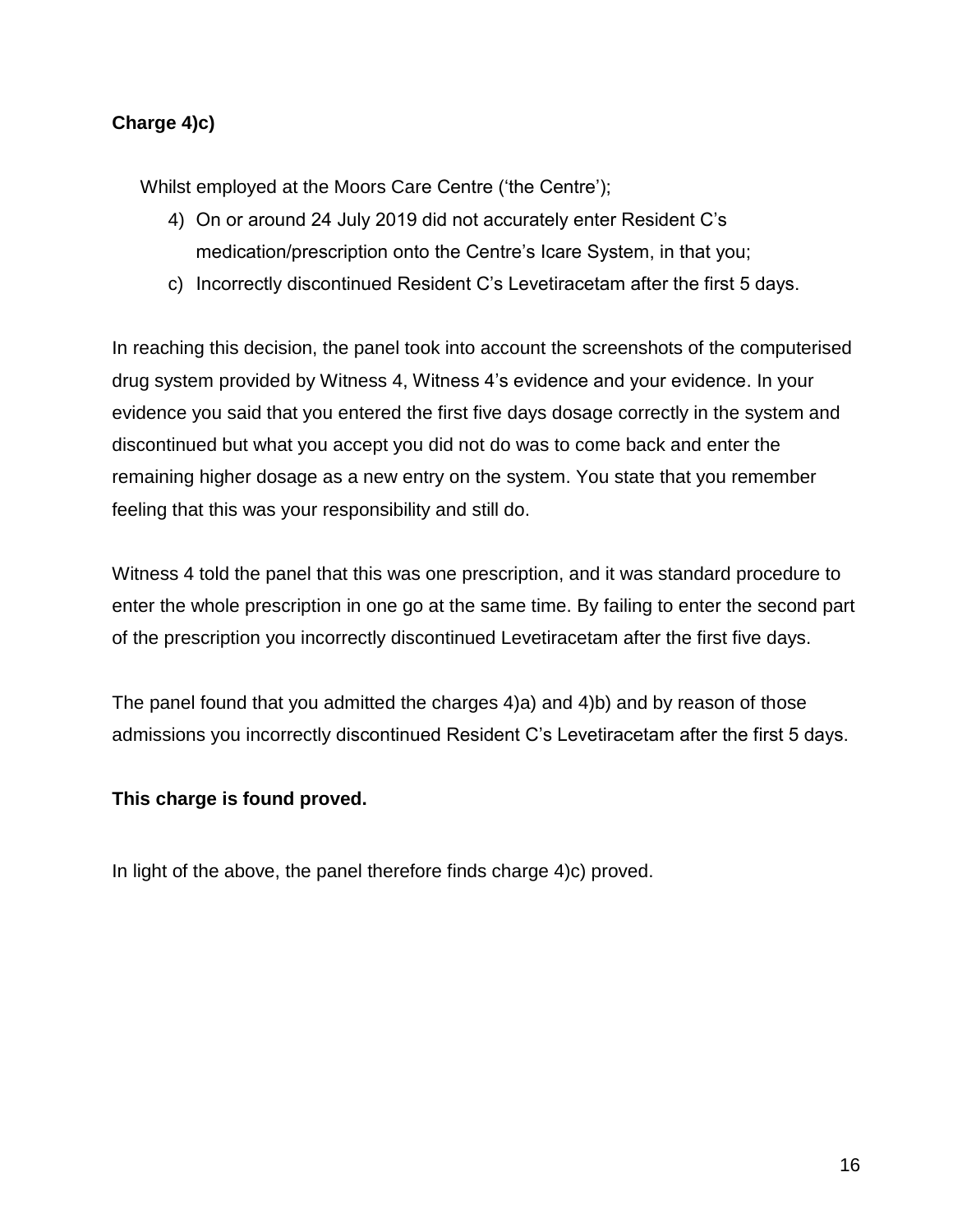#### **Fitness to practise**

Having reached its determination on the facts of this case, the panel then moved on to consider, whether the facts found proved amount to misconduct and, if so, whether your fitness to practise is currently impaired. There is no statutory definition of fitness to practise. However, the NMC has defined fitness to practise as a registrant's suitability to remain on the register unrestricted.

The panel, in reaching its decision, has recognised its statutory duty to protect the public and maintain public confidence in the profession. Further, it bore in mind that there is no burden or standard of proof at this stage and it has therefore exercised its own professional judgement.

The panel adopted a two-stage process in its consideration. First, the panel must determine whether the facts found proved amount to misconduct. Secondly, only if the facts found proved amount to misconduct, the panel must decide whether, in all the circumstances, your fitness to practise is currently impaired as a result of that misconduct.

## **Submissions on misconduct**

In coming to its decision, the panel had regard to the case of *Roylance v General Medical Council (No. 2)* [2000] 1 AC 311 which defines misconduct as a *'word of general effect, involving some act or omission which falls short of what would be proper in the circumstances.'*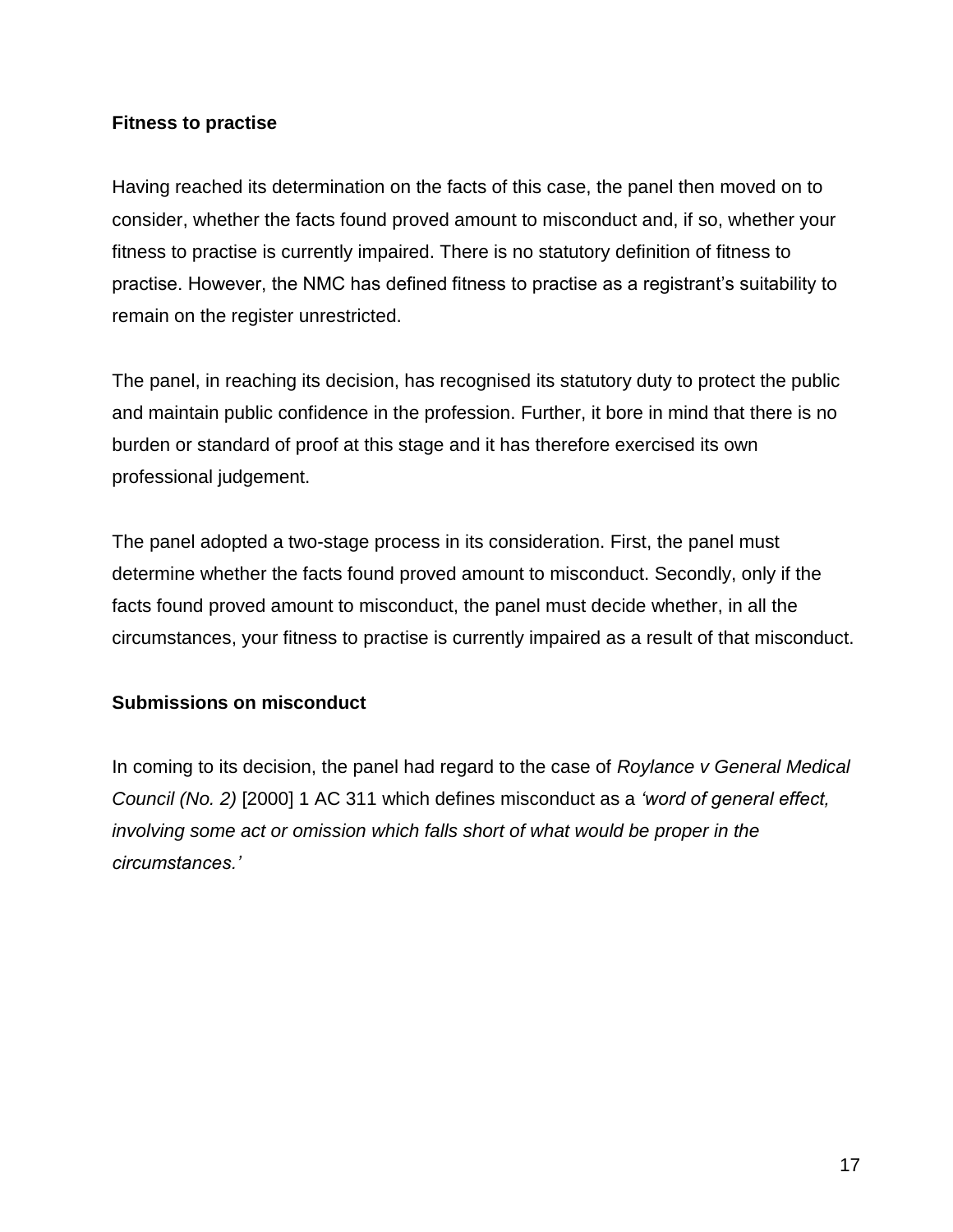Ms Fewins, in her written submissions dated 24 March 2022, stated that:

*'Misconduct is a matter for the Panel's professional judgment. The leading case is Roylance v GMC [2000] 1 AC 311 which says:*

*"misconduct is a word of general effect, involving some act or omission which falls short of what would be proper in the circumstances. The standard of proprietary may often be found by reference to the rules and standards ordinarily required to be followed by a medical practitioner in the particular circumstances."*

*In Calhaem v GMC [2007] EWHC 2006 (Admin) Mr Justice Jackson commented on the definition of misconduct and he stated:*

*'it connotes a serious breach which indicates that the doctor's fitness to practise is impaired.'*

*Mr Justice Collins in Nandi v GMC [2004] EWHC 2317 (Admin) stated that:* 

*"the adjective 'serious' must be given its proper weight, and in other contexts there has been reference to conduct which would be regarded as deplorable by fellow practitioners."*

*The NMC Code sets the professional standards of practise and behaviour for nurses, midwives and nursing associates and the standards that patients and public tell us they expect from nurses, midwives and nursing associates. The values and principles within are not negotiable.* 

*The NMC submits that Registrant's actions fell far short of what would be proper in the circumstances and of the standards expected of a registered nurse. The Panel will be familiar with what the The Code: Professional Standards of Practice and Behaviour for Nurses and Midwives (2015) ("the Code") stipulates. It is submitted*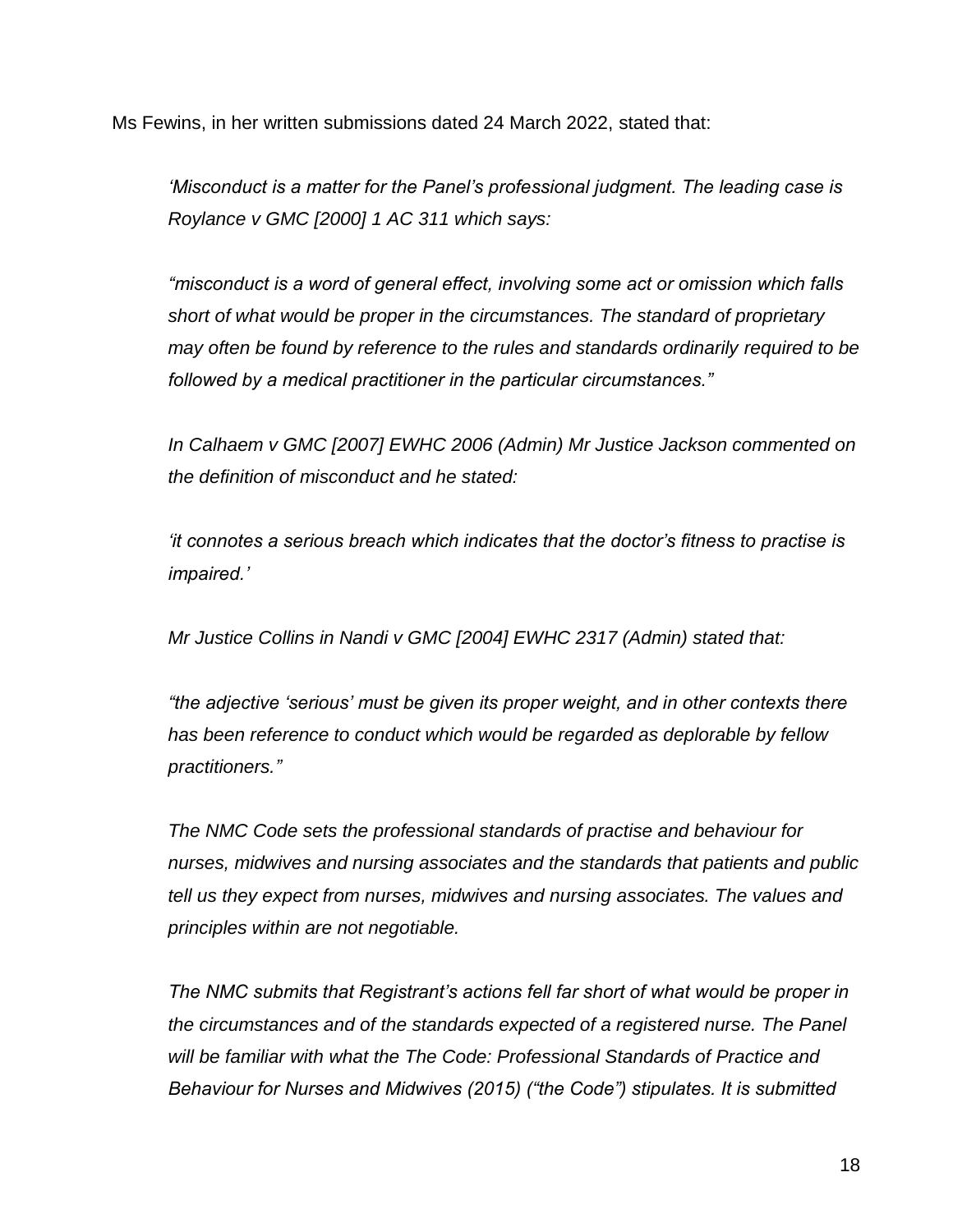*that the Registrant breached the Code as well as departing from policies in place at both Lister House and The Moors Care Centre.* 

*The NMC submits that such actions would undermine the faith and trust that the public places in the nursing profession if they were to become aware that the professional standards of practise were not being met.*

*The NMC draws the Panels attention to the Code:*

# *Promote Professionalism and Trust at all times*

*To achieve this, you must:* 

*20.1 keep to and uphold the standards and values set out in the Code*

*20.2 act with honesty and integrity at all times, treating people fairly and without discrimination, bullying or harassment* 

*20.3 be aware at all times of how your behaviour can affect and influence the behaviour of other people* 

*20.4 keep to the laws of the country in which you are practising* 

*20.5 treat people in a way that does not take advantage of their vulnerability or cause them upset or distress* 

*20.6 stay objective and have clear professional boundaries at all times with people in your care (including those who have been in your care in the past), their families and carers* 

*20.7 make sure you do not express your personal beliefs (including political, religious or moral beliefs) to people in an inappropriate way*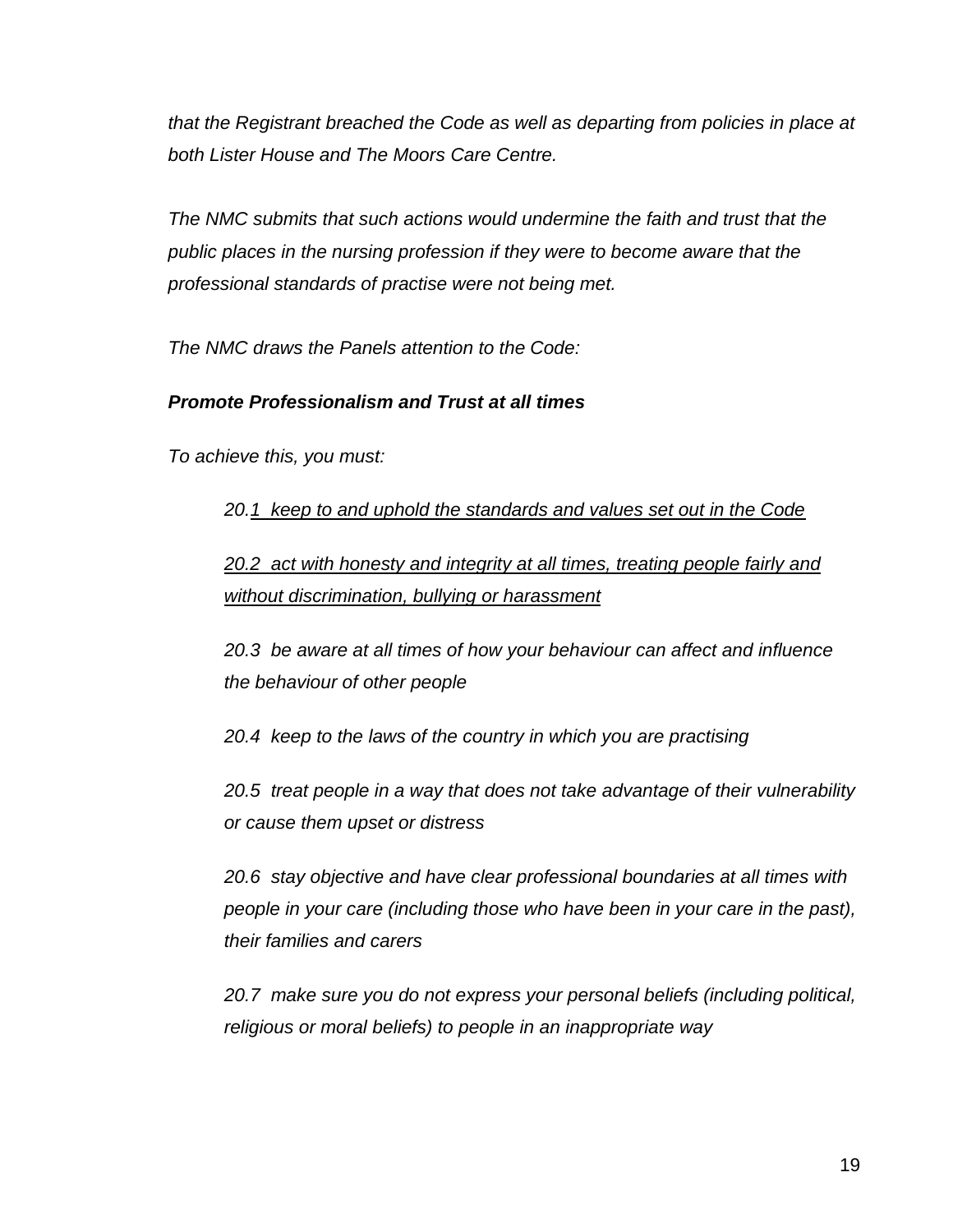*20.8 act as a role model of professional behaviour for students and newly qualified nurses, midwives and nursing associates to aspire to* 

*20.9 maintain the level of health you need to carry out your professional role* 

*20.10 use all forms of spoken, written and digital communication (including social media and networking sites) responsibly, respecting the right to privacy of others at all times.*

*The facts found proven relate to Charge 2a-2b and 2g. Charged 2e and 2f were*  found proved by the Registrants admission. It is submitted by the NMC that each of *these charges and actions fall far short of what would be proper in the circumstances.*

*In respect of Charge 3 which relates to dishonesty, it is submitted that this was a serious attempt by the Registrant to create a misleading impression that she had administered 30mg Cinacalet to Resident B on the 5th February 2019. It is submitted by the NMC that the Registrant's dishonesty falls far short of what would be proper. It further represents a serious breach of the Code.*

*It is submitted that honesty, integrity and trustworthiness are the bedrock of the nursing profession, and that the Registrant has breached a fundamental tenet of the profession in falsifying records in order to conceal her omission. This charge raises fundamental questions about the Registrant's trustworthiness as a nurse.*

*Charges 4a and 4b were found proven by the Registrant's admission. Charge 4c was found proven by the Panel. It is submitted that each of these charges and actions falls far short of what would be proper in the circumstances. The proven charges represent medication errors which are escalating in seriousness, giving specific consideration to the element of dishonesty. It is submitted that these concerns fall within each of the three categories of*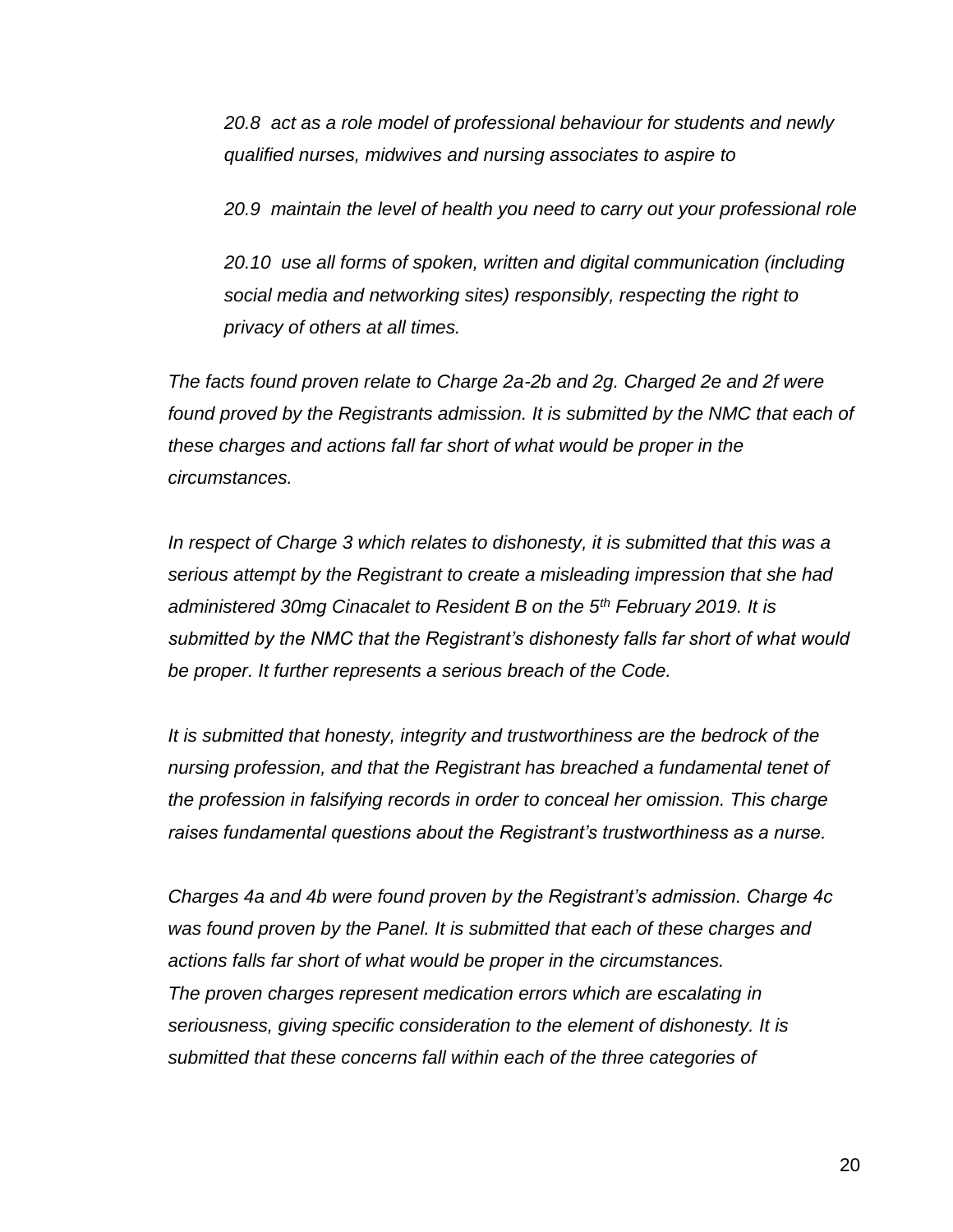*seriousness as they have placed patients at risk of unwarranted harm and raise questions about the Registrant's trustworthiness as a nurse.* 

*It is submitted that in light of those charges prove, the Registrants fitness to practise is impaired by reason of their misconduct.'*

Mr Rowley submitted that you are currently disappointed by the charges that were found proved. It has been a long process for the last three years. He submitted that you wanted to be heard and now you accept the decision of the panel. He informed the panel that you stated you want to conclude as soon as reasonably possible. Mr Rowley submitted that he is not going to dispute misconduct. He said that you have tried to act with honesty and integrity. He submitted that you accept your wrongdoing and he submitted that the panel should consider the context of the written and oral evidence from the witnesses as it sets out the background of the Home at the time that the incidents occurred.

#### **Submissions on impairment**

Ms Fewins moved on to the issue of impairment and addressed the panel on the need to have regard to protecting the public and the wider public interest. This included the need to declare and maintain proper standards and maintain public confidence in the profession and in the NMC as a regulatory body. This included reference to the case of *Council for Healthcare Regulatory Excellence v (1) Nursing and Midwifery Council (2) and Grant*  [2011] EWHC 927 (Admin)*.*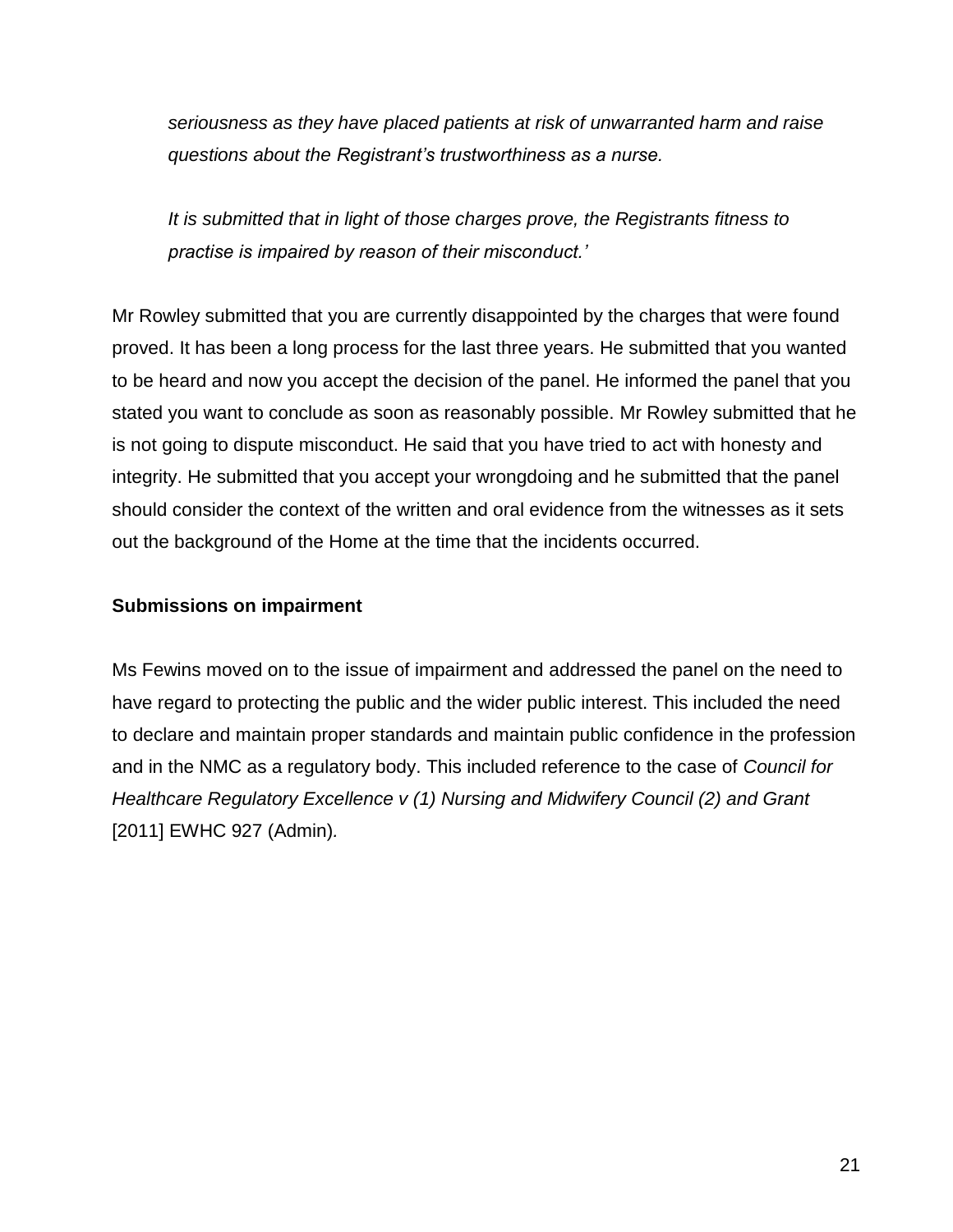Ms Fewins, in her written submissions dated 24 March 2022, stated that:

*'There is no definition of "impairment" provided by the NMC's legislative framework. The NMC does, however, define "fitness to practise" as the suitability to remain on the register without restriction. The panel may be assisted by the questions posed by Dame Janet Smith in her Fifth Shipman Report, as endorsed by Mrs Justice Cox in the leading case of Council for Healthcare Regulatory Excellence v (1) NMC 2 (Grant) [2011] EWHC 927 (Admin):*

*"Do our findings of fact in respect of the doctor's misconduct, deficient professional performance, adverse health, conviction, caution or determination show that his/her fitness to practise is impaired in the sense that s/he:*

- *a. has in the past acted and/or is liable in the future to act so as to put a patient or patients at unwarranted risk of harm; and/or*
- *b. has in the past brought and/or is liable in the future to bring the medical profession into disrepute; and/or*
- *c. has in the past breached and/or is liable in the future to breach one of the fundamental tenets of the medical profession; and/or*

*d. has in the past acted dishonestly and/or is liable to act dishonestly in the future."*

*This case also makes it clear that the public interest must be considered paramount and states:*

*"It is essential, when deciding whether fitness to practise is impaired, not to lose sight of the fundamental considerations … namely, the need to protect the public and the need to declare and uphold proper standards of conduct and behaviour so as to maintain public confidence in the profession."*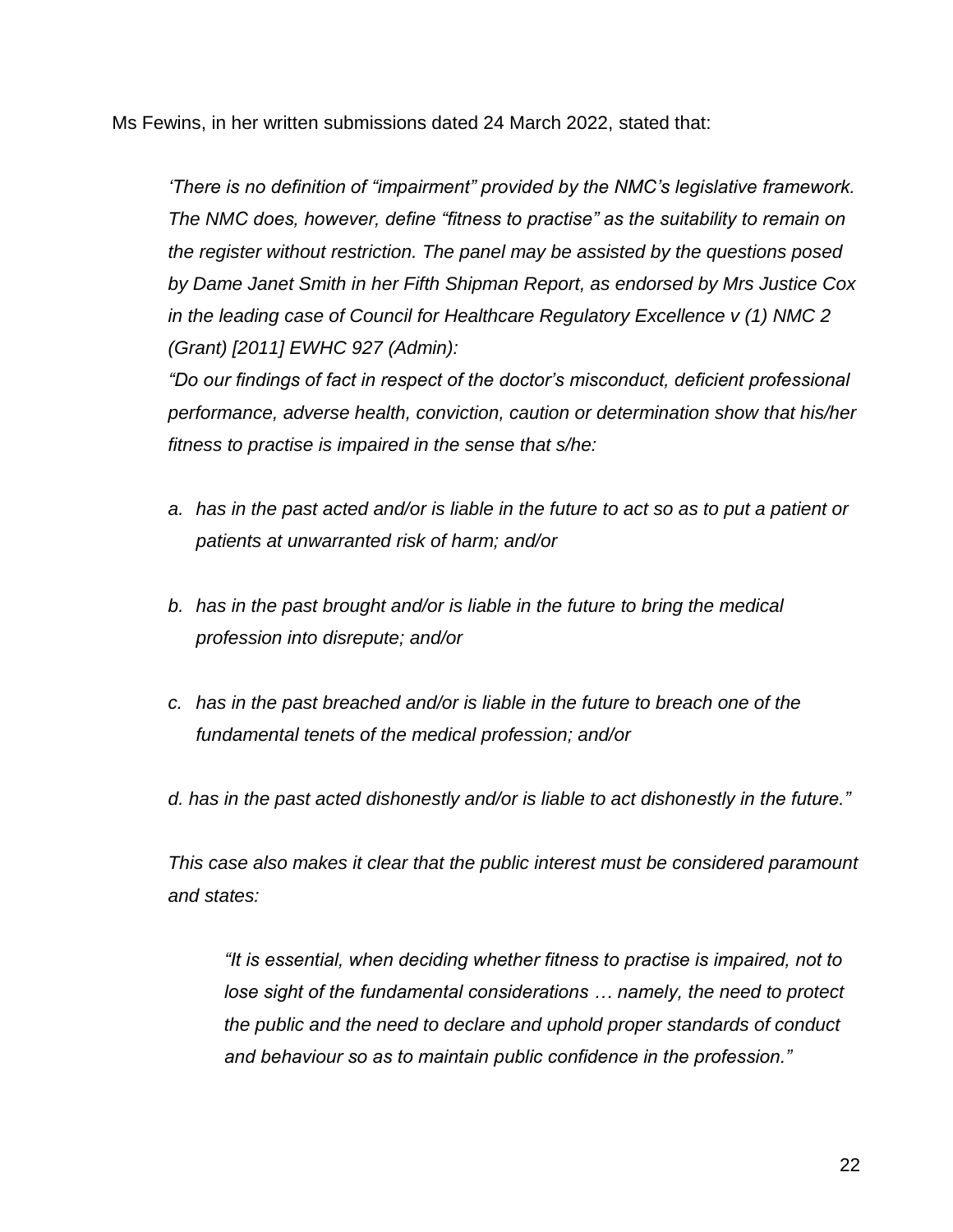*In applying these principles to the case at hand, the NMC submits that the Registrant's fitness to practise is impaired in that she has breached the fundamental principles of the profession and has acted dishonestly.* 

*The Panel must consider the need to protect the public and the need to declare and uphold proper standards of conduct and behaviour so as to maintain public confidence.* 

*With regard to future risk, regard should be had to the comments of Silber J in Cohen v General Medical Council [2008] EWHC 581 (Admin) namely, whether the concerns are easily remediable, whether they have in fact been remedied and whether they are highly unlikely to be repeated.*

*In determining current impairment, the Panel should consider whether the Registrant has demonstrated safe practice since these allegations, whether there has been any reflection or insight, and whether the Registrant has undertaken any further training to remediate his errors.*

*It is submitted by the NMC that the Registrant has not adequately reflected on her actions and no evidence of further training or insight has been produced at this stage. As such it is submitted that the Registrant's fitness to practise is impaired.'*

Mr Rowley submitted that you were open and honest in relation to the Cinacalcet allegations and in relation to charge 4, you sought support and help at the time. He submitted that there was focus on the screenshots from computer system provided by Witness 4 which seems be a single focus as the only fail safe. He submitted that you sought help and undertook training which you passed. Mr Rowley referred the panel to a number of character references and submitted that you have been a nurse for a long time having no previous disciplinary findings against you. Mr Rowley submitted that in terms of remorse and reflection there is further evidence, and he referred the panel to the Case Management Form and your oral evidence. You have not been practicing as a nurse since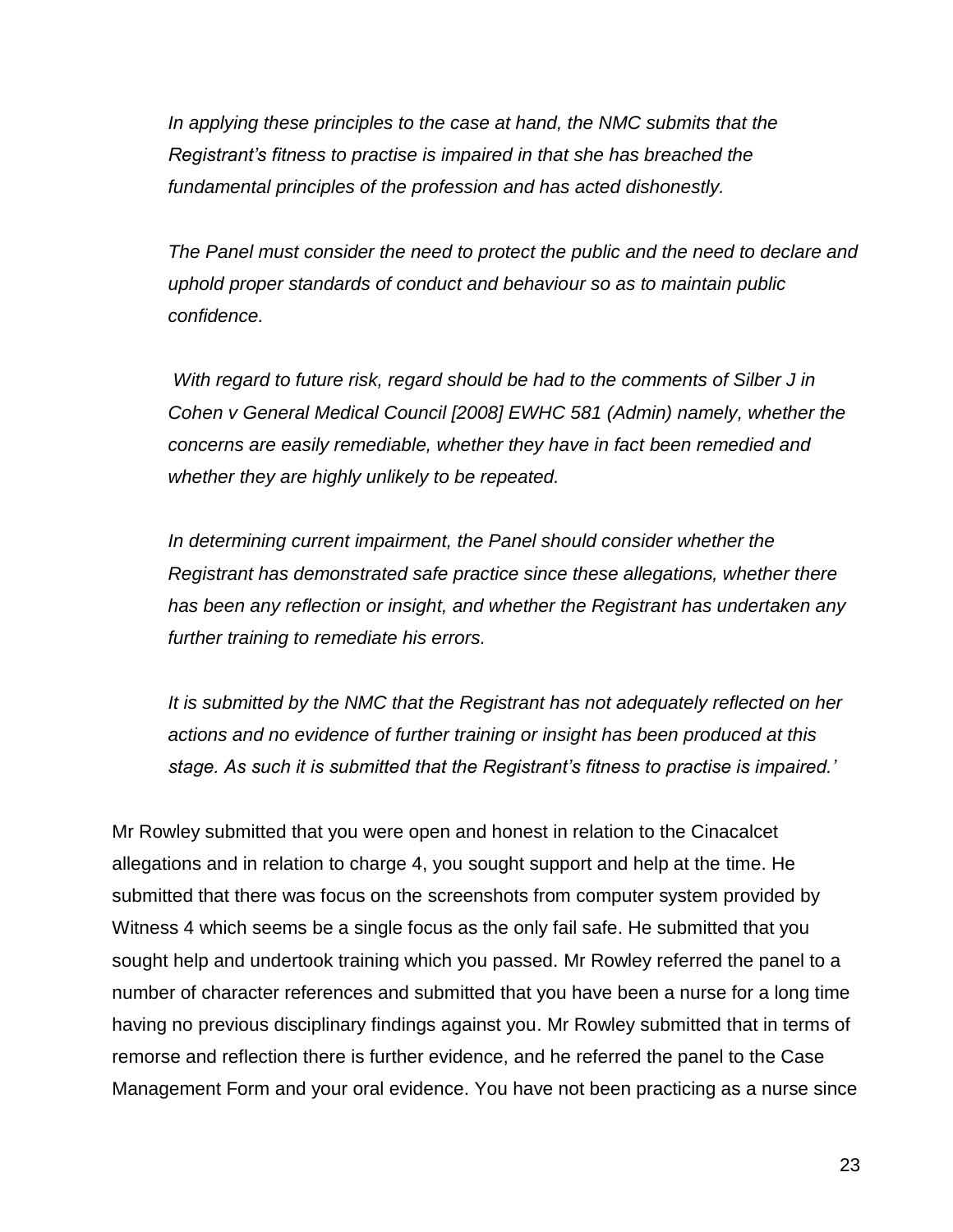the allegations arose as you wanted to take the NMC proceedings with severity and seriousness.

The panel accepted the advice of the legal assessor which included reference to a number of relevant judgments. These included: *Roylance v General Medical Council* (No 2) [2000] 1 A.C. 311 and *Nandi v General Medical Council* [2004] EWHC 2317 (Admin).

## **Decision and reasons on misconduct**

When determining whether the facts found proved amount to misconduct, the panel had regard to the terms of the Code.

The panel was of the view that your actions did fall significantly short of the standards expected of a registered nurse, and that your actions amounted to a breach of the Code. Specifically:

# *'1 Treat people as individuals and uphold their dignity*

*To achieve this, you must: 1.2 make sure you deliver the fundamentals of care effectively 1.4 make sure that any treatment, assistance or care for which you are responsible is delivered without undue delay* 

# *8 Work co-operatively*

*To achieve this, you must: 8.2 maintain effective communication with colleagues 8.5 work with colleagues to preserve the safety of those*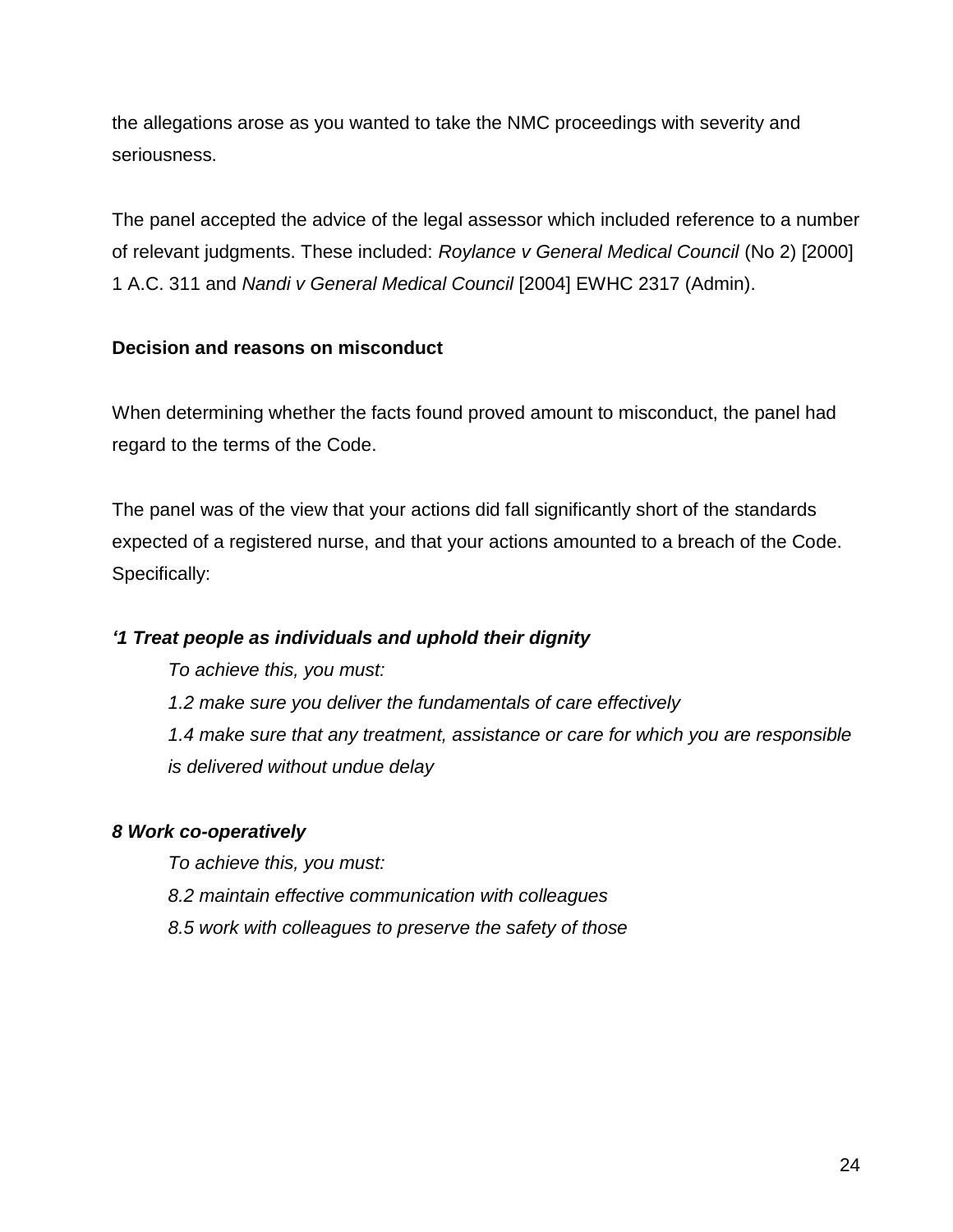*10 Keep clear and accurate records relevant to your practice This applies to the records that are relevant to your scope of practice. It includes but is not limited to patient records.* 

*To achieve this, you must:* 

10.1 complete records at the time or as soon as possible after an event, recording if *the notes are written some time after the event* 

*10.2 identify any risks or problems that have arisen and the steps taken to deal with them, so that colleagues who use the records have all the information they need 10.3 complete records accurately and without any falsification, taking immediate and appropriate action if you become aware that someone has not kept to these requirements* 

*10.4 attribute any entries you make in any paper or electronic records to yourself, making sure they are clearly written, dated and timed, and do not include unnecessary abbreviations, jargon or speculation*

# *14 Be open and candid with all service users about all aspects of care and treatment, including when any mistakes or harm have taken place*

*To achieve this, you must:* 

*14.1 act immediately to put right the situation if someone has suffered actual harm for any reason or an incident has happened which had the potential for harm.*

14.2 explain fully and promptly what has happened, including the likely effects, and *apologise to the person affected and, where appropriate, their advocate, family or carers* 

*14.3 document all these events formally and take further action (escalate) if appropriate so they can be dealt with quickly*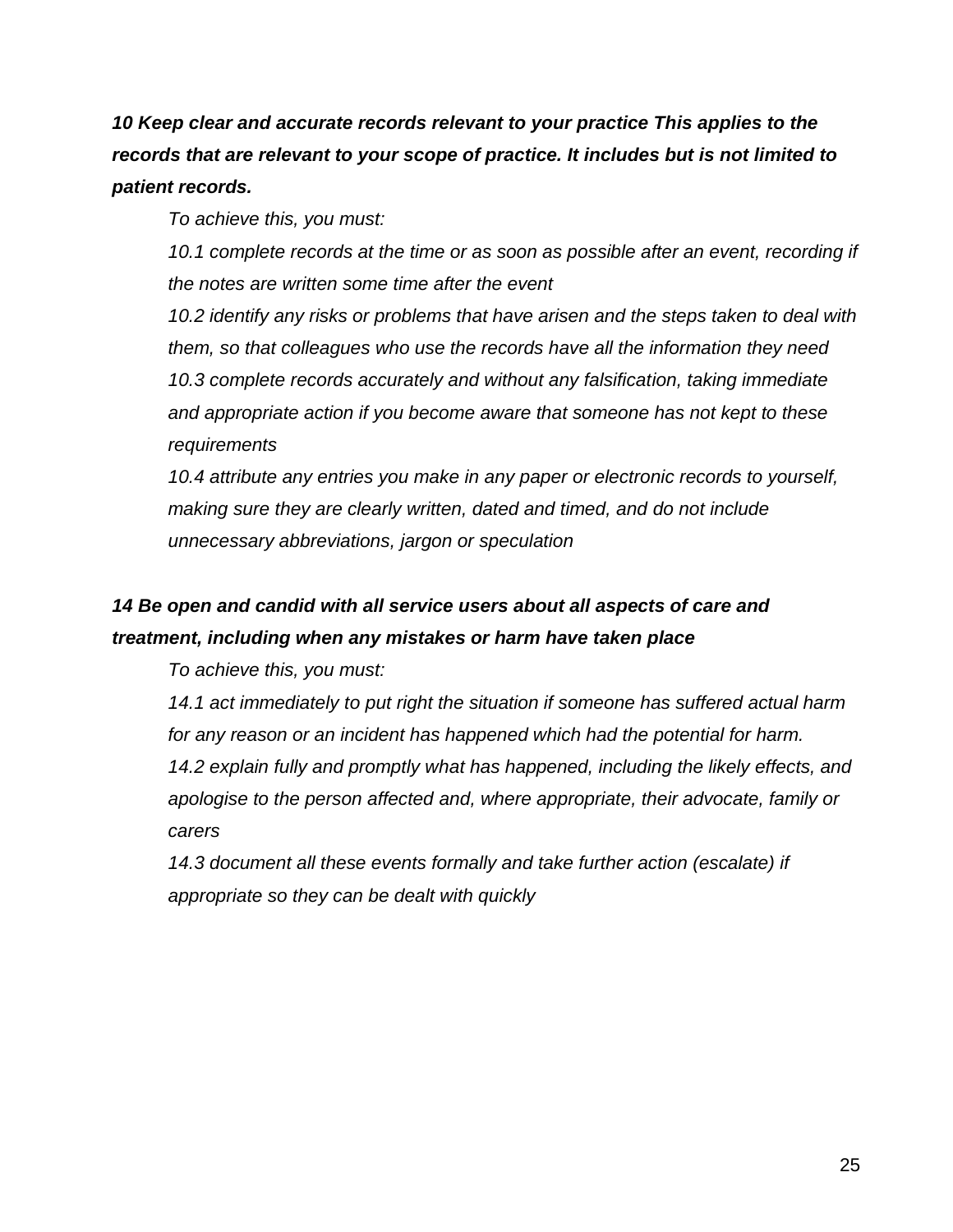#### *20 Uphold the reputation of your profession at all times*

*To achieve this, you must:* 

*20.1 keep to and uphold the standards and values set out in the Code 20.2 act with honesty and integrity at all times, treating people fairly and without discrimination, bullying or harassment* 

*20.3 be aware at all times of how your behaviour can affect and influence the behaviour of other people*

*20.8 act as a role model of professional behaviour for students and newly qualified nurses, midwives and nursing associates to aspire to'*

The panel appreciated that breaches of the Code do not automatically result in a finding of misconduct. However, the panel was of the view that the concerns and breaches identified were serious in particular the dishonesty charge which directly related to your nursing practice. It was of the view that you attempted to conceal an incident which directly an impacted resident and put them at risk of potential harm. Your actions had an impact on your fellow colleague as you had falsified their records relating to their nursing practice. It determined that the public will be concerned to know that you made two medication errors, both of which had the potential to cause harm and, you attempted to cover up one of these.

In respect of all the charges found proved, the panel found that your actions did fall seriously short of the conduct and standards expected of a nurse and amounted to misconduct.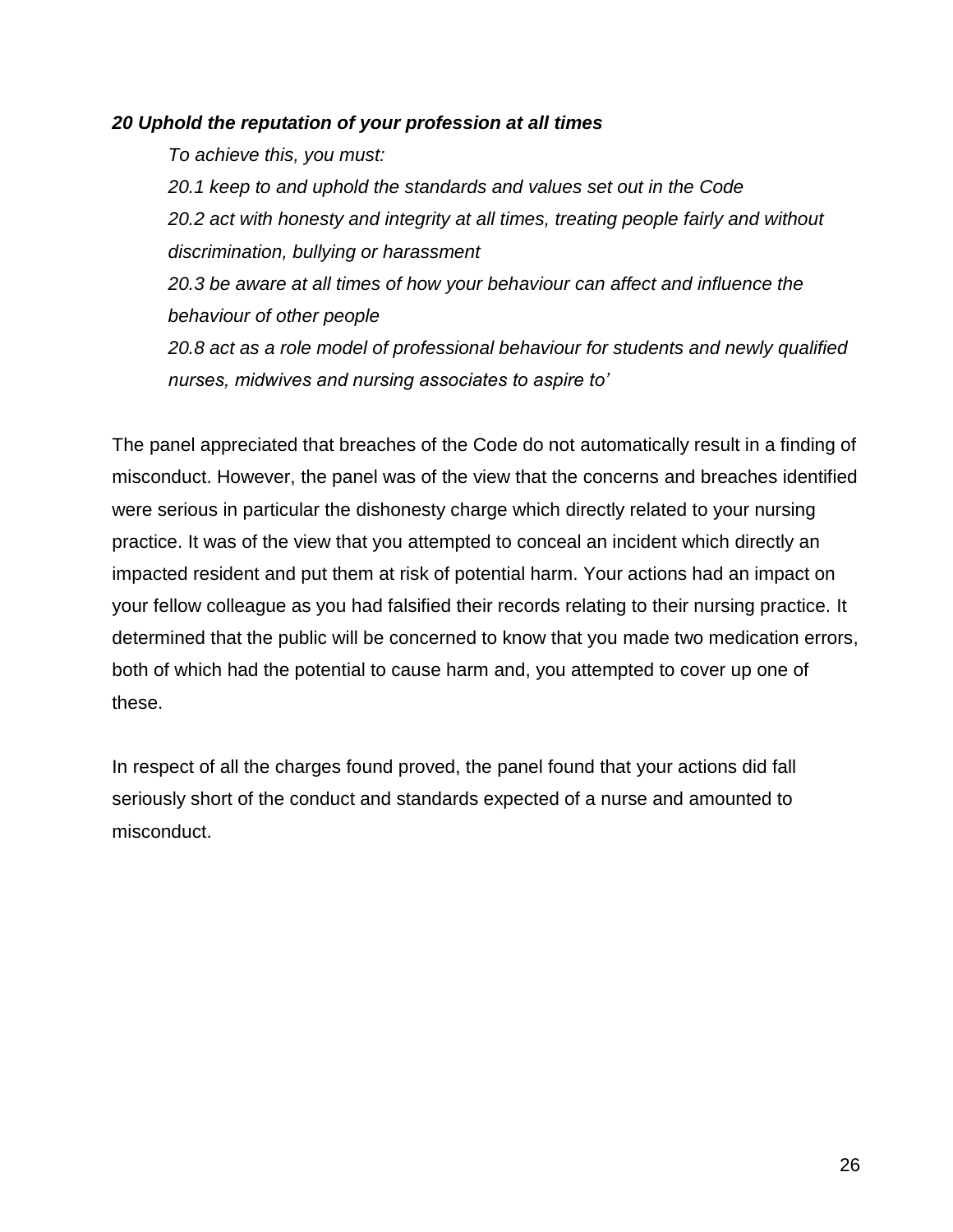#### **Decision and reasons on impairment**

The panel next went on to decide if in light of the misconduct, your fitness to practise is currently impaired.

Nurses occupy a position of privilege and trust in society and are expected at all times to be professional. Patients and their families must be able to trust nurses with their lives and the lives of their loved ones. To justify that trust, nurses must be honest and open and act with integrity. They must make sure that their conduct at all times justifies both their patients' and the public's trust in the profession.

In this regard the panel considered the judgment of Mrs Justice Cox in the case of *CHRE v NMC and Grant* in reaching its decision. In paragraph 74, she said:

*'In determining whether a practitioner's fitness to practise is impaired by reason of misconduct, the relevant panel should generally consider not only whether the practitioner continues to present a risk to members of the public in his or her current role, but also whether the need to uphold proper professional standards and public confidence in the profession would be undermined if a finding of impairment were not made in the particular circumstances.'*

In paragraph 76, Mrs Justice Cox referred to Dame Janet Smith's "test" which reads as follows:

*'Do our findings of fact in respect of the doctor's misconduct, deficient professional performance, adverse health, conviction, caution or determination show that his/her fitness to practise is impaired in the sense that s/he:*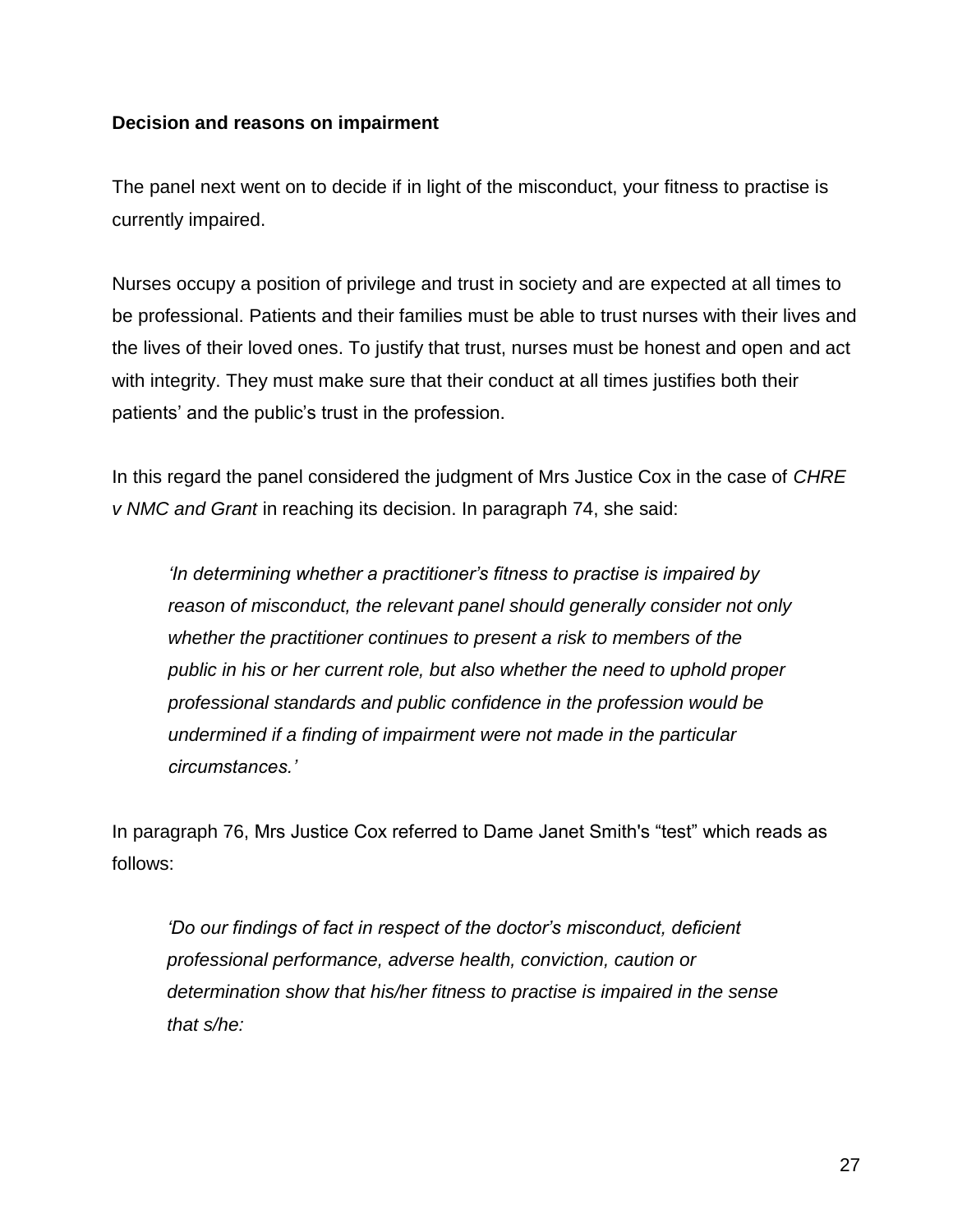- *a) has in the past acted and/or is liable in the future to act so as to put a patient or patients at unwarranted risk of harm; and/or*
- *b) has in the past brought and/or is liable in the future to bring the medical profession into disrepute; and/or*
- *c) has in the past breached and/or is liable in the future to breach one of the fundamental tenets of the medical profession; and/or*
- *d) has in the past acted dishonestly and/or is liable to act dishonestly in the future.'*

The panel finds that residents were put at risk and that there was the potential for harm as a result of your misconduct. Your misconduct had breached the fundamental tenets of the nursing profession, brought its reputation into disrepute and you acted dishonestly in the course of your duties. It was satisfied that confidence in the nursing profession would be undermined if its regulator did not find charges relating to dishonesty extremely serious.

Regarding insight, the panel considered that your insight is limited. It had regard to your written statement however, the panel determined that in your reflection you focused on how your actions impacted you. The panel noted that while you stated that no harm came to residents, you did not address the impact of your misconduct on the residents or their families. It was of the view that you did not address the impact of your misconduct on your colleague or the reputation of the profession.

In relation to remorse, the panel noted that you have demonstrated some remorse in your written submissions for this hearing.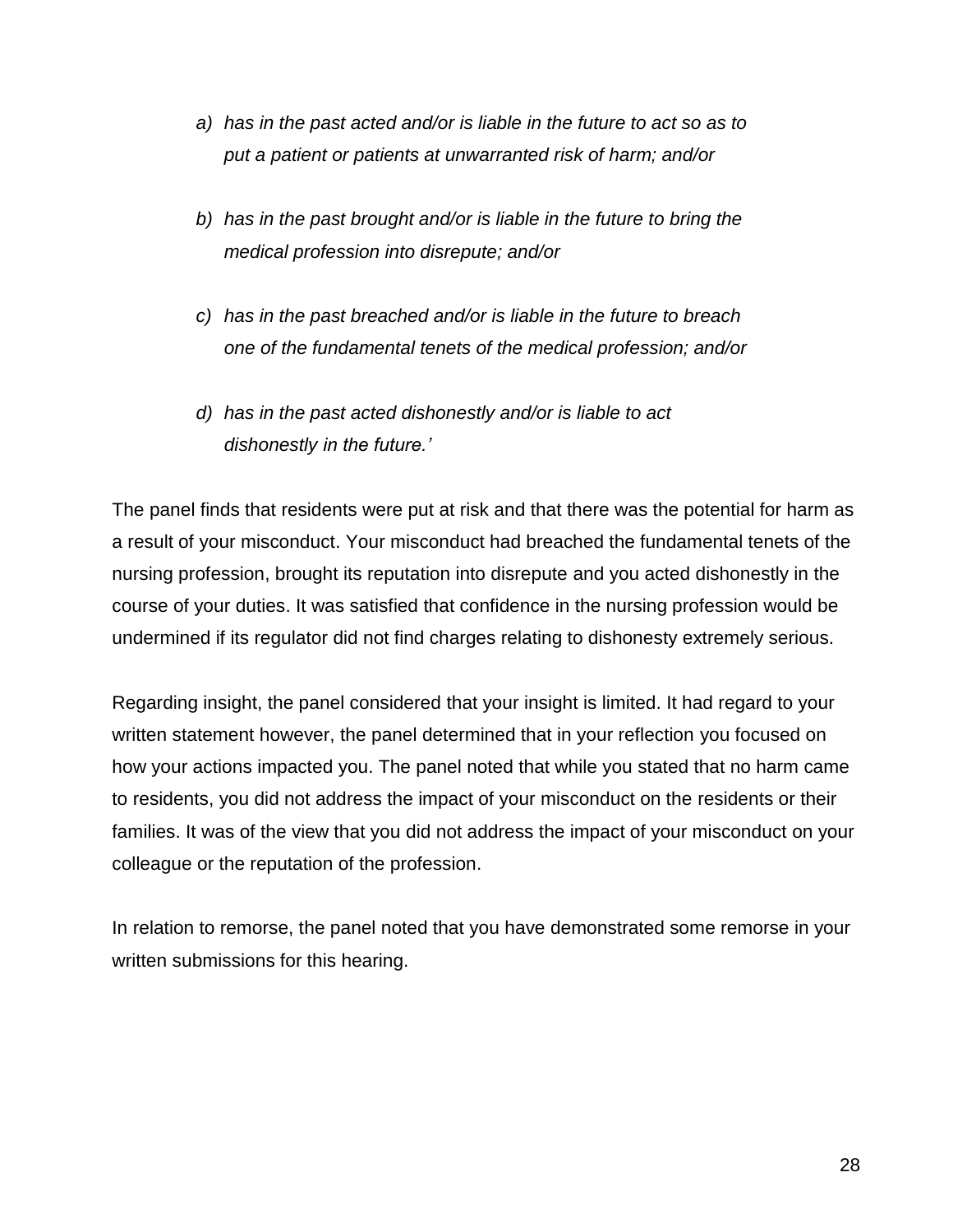The panel was satisfied that the misconduct in relation to drug errors is capable of remediation. However, the panel noted that it is difficult to remediate dishonesty. Therefore, the panel carefully considered the evidence before it in determining whether or not you have remedied your practice. The panel was of the view that you have not demonstrated your remediation, nor have you undertaken any relevant training.

The panel was of the view that you had not yet been able to demonstrate that you have remedied your practice or demonstrated full insight. You did not satisfy the panel that the risk of repetition was sufficiently reduced.

The panel therefore decided that a finding of impairment is necessary on the grounds of public protection.

The panel bore in mind the overarching objectives of the NMC; to protect, promote and maintain the health, safety, and well-being of the public and patients, and to uphold and protect the wider public interest. This includes promoting and maintaining public confidence in the nursing and midwifery professions and upholding the proper professional standards for members of those professions.

The panel concluded that public confidence in the profession would be undermined if a finding of current impairment were not made in this case and therefore also finds your fitness to practise impaired on the grounds of public interest.

Having regard to all of the above, the panel determined that your fitness to practise is currently impaired.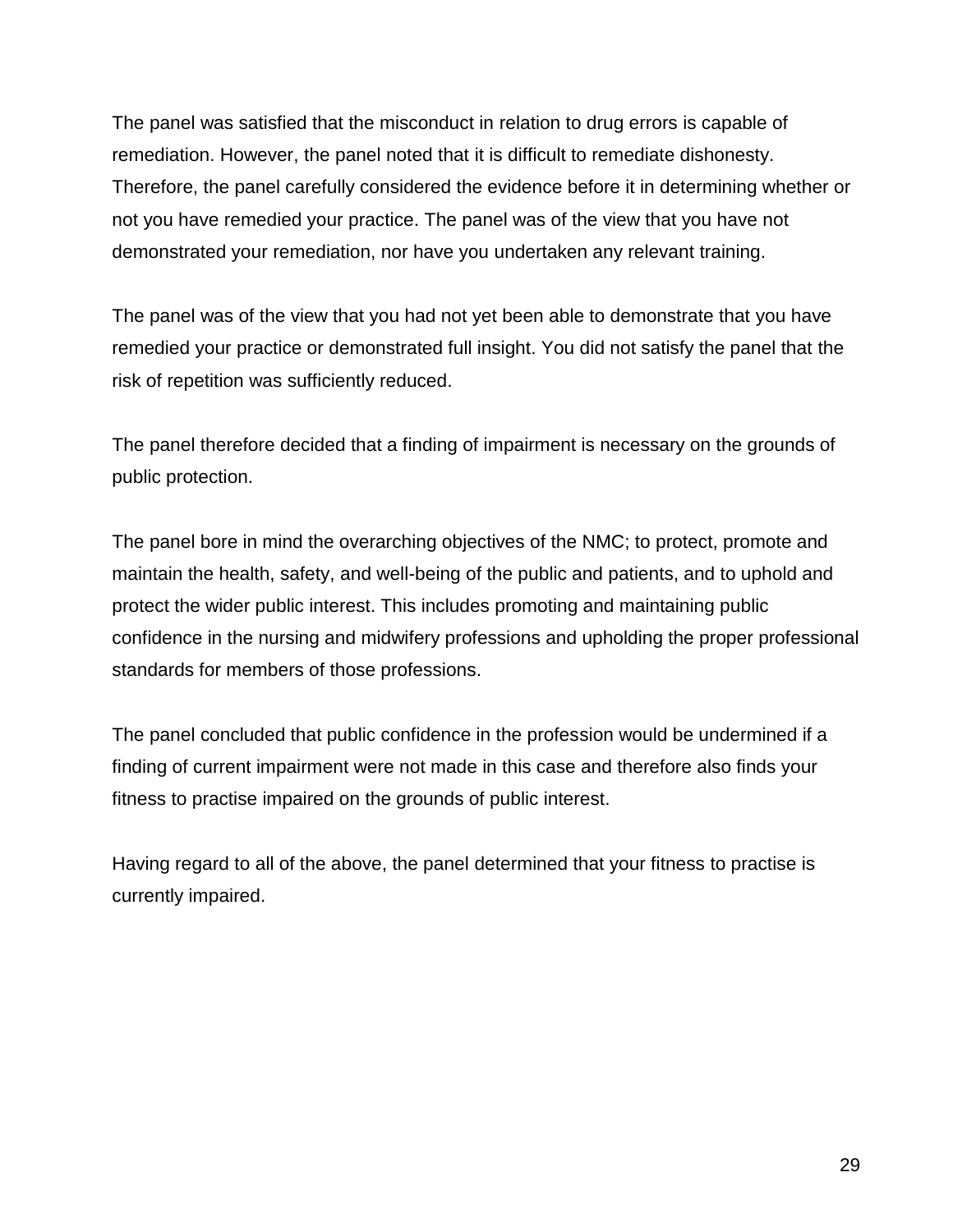## **Sanction**

The panel has considered this case very carefully and has decided to make a striking-off order. It directs the registrar to strike you off the register. The effect of this order is that the NMC register will show that you has been struck-off the register.

In reaching this decision, the panel has had regard to all the evidence that has been adduced in this case and had careful regard to the Sanctions Guidance (SG) published by the NMC. The panel accepted the advice of the legal assessor.

#### **Submissions on sanction**

Ms Fewins, in her written submissions dated 25 March 2022, stated that:

*'The NMC invites the panel to impose a Striking-Off Order as the appropriate response in this case for the protection of the public and for the reason that it is in the public interest.*

## *Proportionality*

*The Panel will be very familiar with the guidance and factors to consider before deciding on sanctions and the need to be proportionate to find a fair balance between the Registrant and the NMC's overarching principle of public protection.* 

*To be proportionate, the panel should consider what action it needs to take to tackle the reasons why the Registrant is not currently fit for practise and seek the sanction that is enough to achieve public protection. The purpose of sanctions is to protect the public as opposed to punishing the Registrant.* 

## *Aggravating Features*

*Aggravating features are aspects of the case that make it more serious. They may mean that the panel needs to order a sanction that has a greater impact on the Registrant's practise.*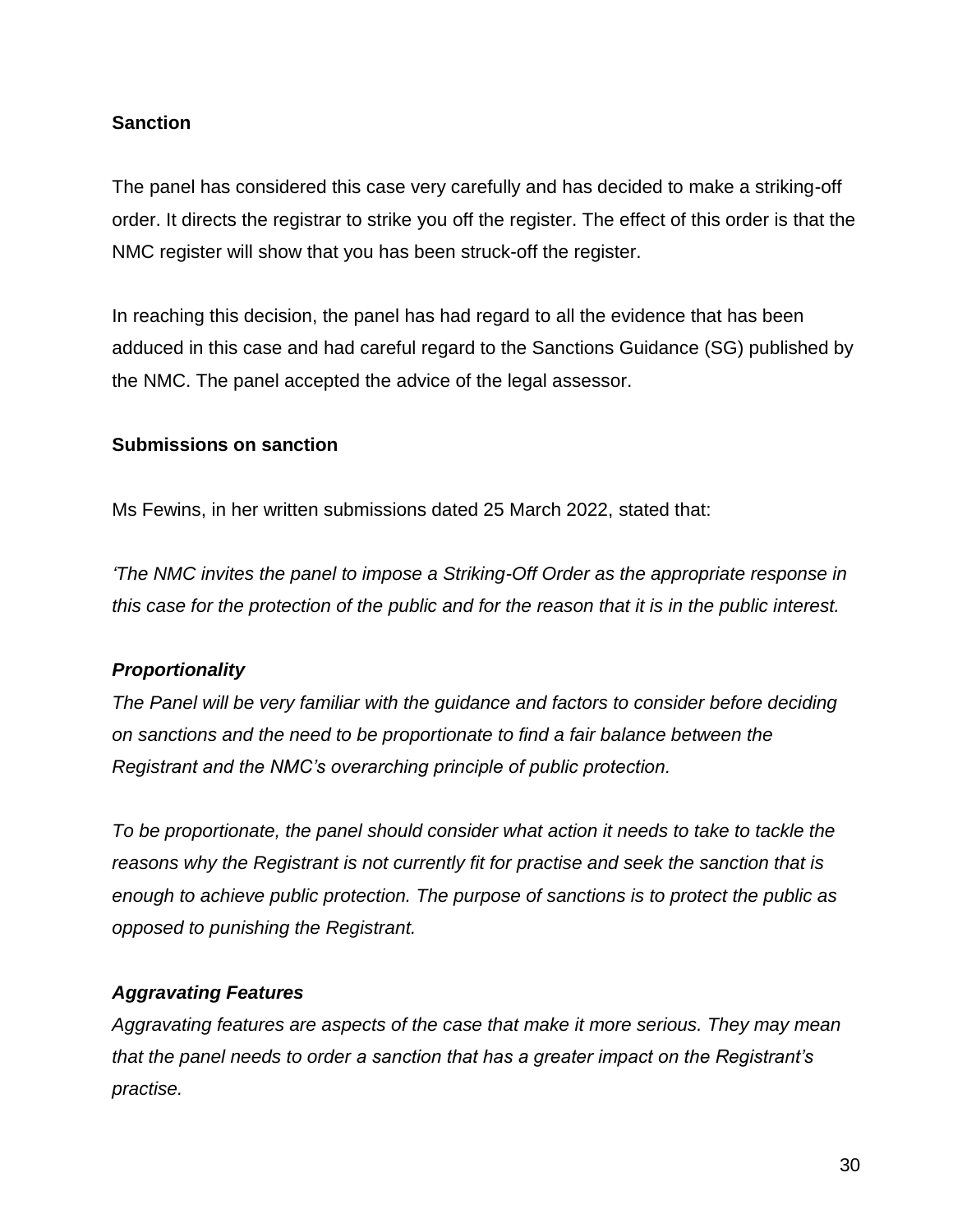*The NMC submits that the following aggravating features are present in this case:*

- *a) Dishonesty which is linked directly to clinical practice;*
- *b) Attitudinal and behavioural concerns;*
- *c) Lack of remediation and insight into failings;*
- *d) Failures of clinical practice linked to fundamental areas of nursing taking place across two separate care homes, suggesting a pattern of misconduct over a period of time;*
- *e) Conduct which put patients at risk of suffering harm.*

#### *Seriousness*

*It is submitted that all three categories of 'seriousness' are engaged in this case:*

#### *a) Serious concerns which are more difficult to put right:*

- *It is submitted that the Registrant breached the professional duty of candour to be open and honest when she failed to administer medication to Resident B as well as the various failings thereafter (Charge 2).* 

- *This included a falsification of records in order to conceal that the Registrant had failed to administer the medication.* 

- *The Registrants misconduct amounted to various breaches of the Code.*

#### *b) Serious concerns which could result in harm to patients if not put right:*

It is submitted that the Registrant's misconduct against charges 2, 3 *and 4 placed patients at risk of harm. It is submitted that the evidence shows that the Registrant is not able to keep clear and accurate records without falsification.* 

- *It is further submitted that the Registrant was not open and candid when dealing with service users nor did she raise or escalate concerns when a mistake was made.* 

It is submitted by the NMC that the Registrant has failed to uphold the reputation of *the profession, by not acting with honesty and integrity.*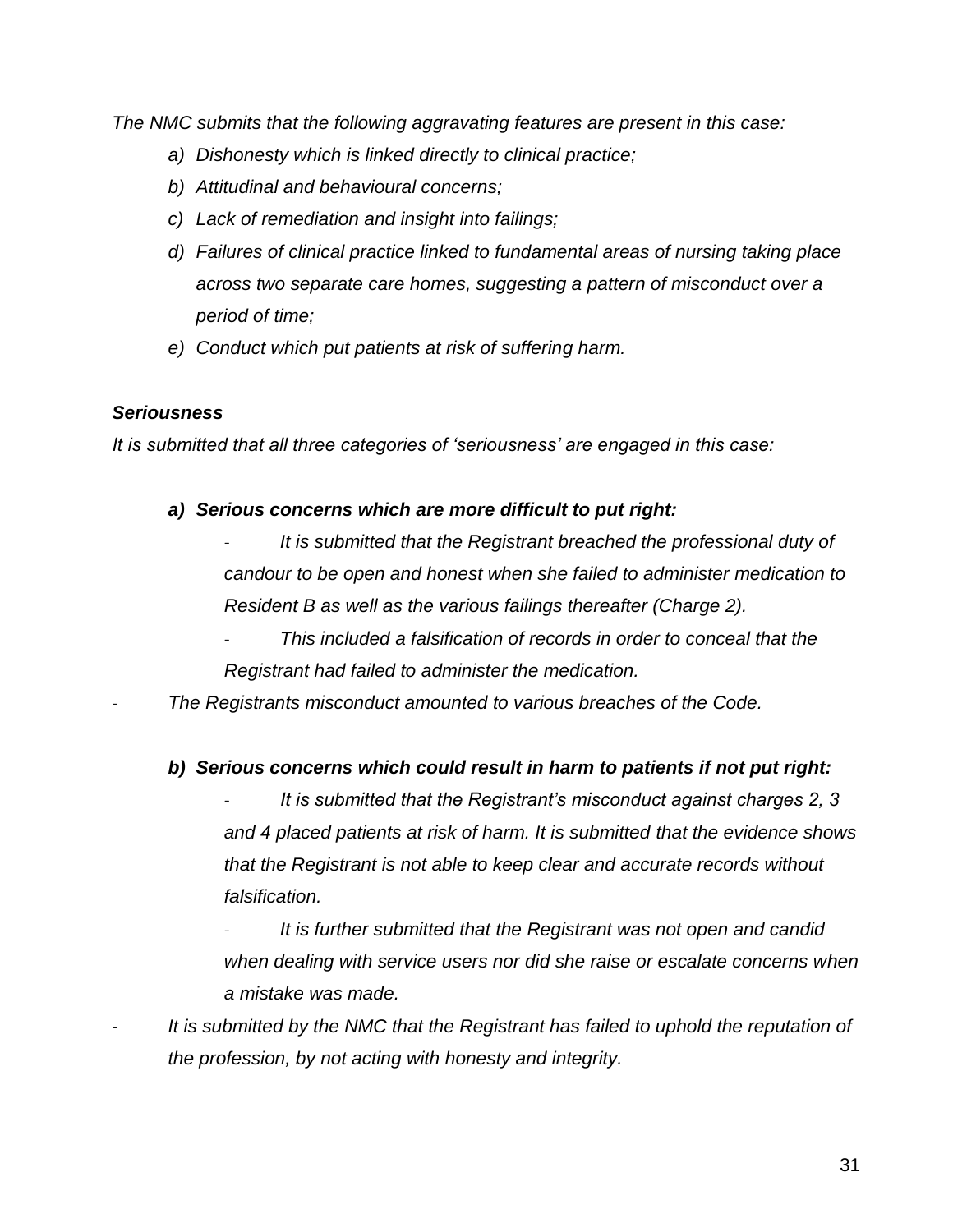*c) Serious concerns based on the need to promote public confidence in nurses, midwives and nursing associates:*

It is submitted that the Registrants conduct is so serious that they could *affect the public's trust in the profession.* 

## *Dishonesty*

*It is submitted by the NMC that the Registrant deliberately breached the professional duty of candour to be open and honest when she had made an error.*

*It is submitted that honesty, integrity and trustworthiness are the bedrock of the nursing profession, and that the Registrant has breached a fundamental tenet of the profession in falsifying records in order to conceal her omission. This charge raises fundamental questions about the Registrant's trustworthiness as a nurse.* 

*It is submitted that this was a serious attempt by the Registrant to create a misleading impression that she had administered 30mg Cinacalet to Resident B on the 5th February 2019. This placed Resident B and C in direct risk of harm. This represents the most serious kind of dishonesty.*

*It is submitted that this form of dishonesty calls into question whether the Registrant should be allowed to remain on the register. It is the NMC's submission that the Registrant's actions are incompatible with continued registration.*

*The Registrant has had a long nursing career – however, it is submitted that the Registrant's conduct is so serious that a 'previously unblemished career' can be given limited relevance (Judge v NMC [2017] EWHC 817 Admin).*

*It is submitted that the Registrant has not been able to address the risks in her practice. There has been no evidence of further training or attempts to remediate the concerns and so the level of insight shown is limited. The impact of misconduct on the Registrant's colleague, the residents and their families, has not been addressed.*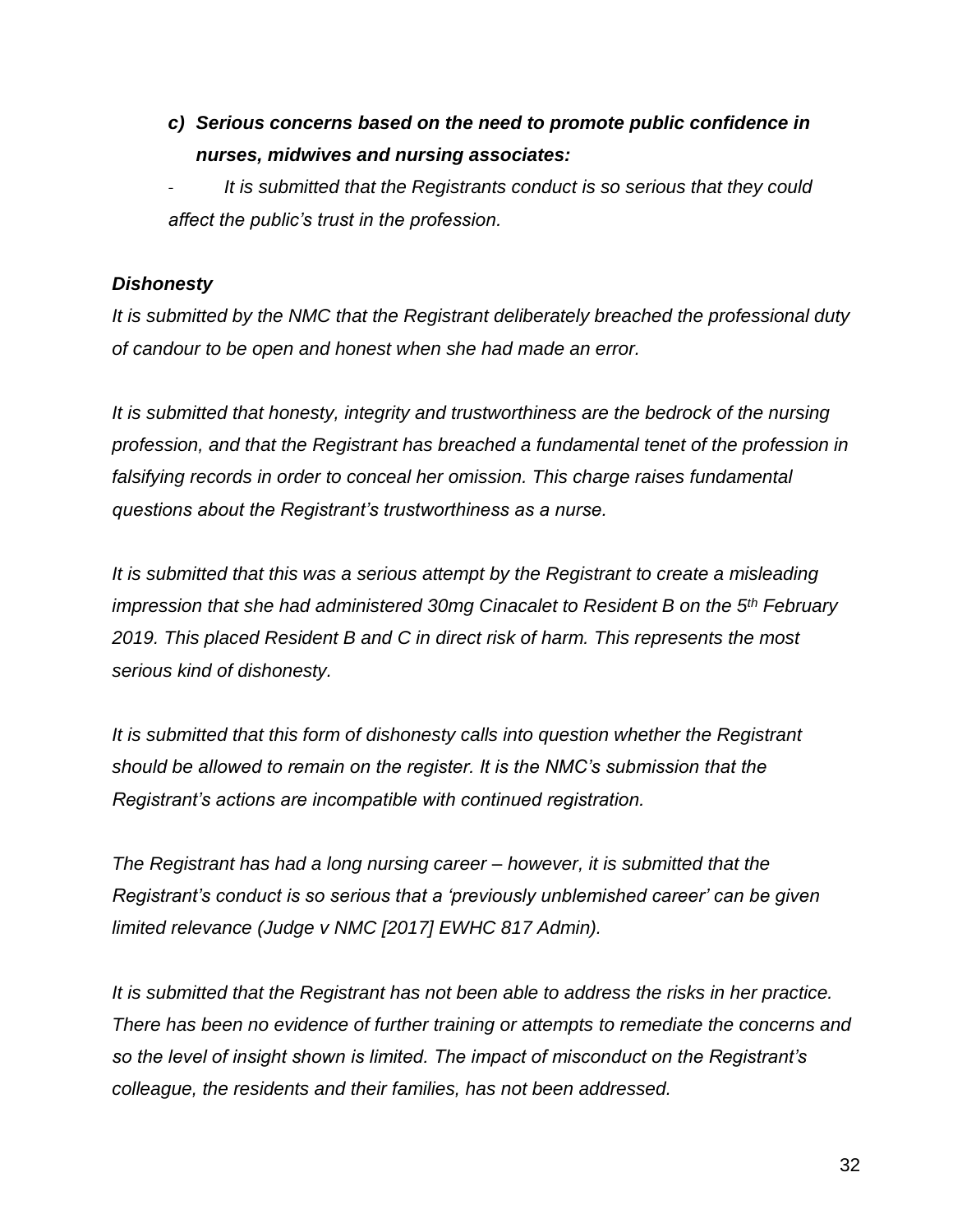#### *Sanction*

*The NMC would, therefore, invite the panel to impose a Striking-Off Order as the*  appropriate response in this case for the protection of the public and for the reason that it *is in the public interest.* 

*It is submitted that a Suspension Order may not adequately address the concerns when considering the attitudinal and behavioural concerns, lack of remediation or insight and the calculated dishonesty.*

*It is submitted that public confidence in the profession cannot be maintained if they are not removed from the register due to the severity of their misconduct.'*

Mr Rowely, on your behalf, in his written submissions, stated that:

*'The Registrant has personally prepared a statement which she would like to read to the Committee.* 

*The following is that statement as said by The Registrant.*

- *2.1 I understand what you have concluded and what you believe you have proven, through this process. I also understand that as a result you have had to conclude misconduct on my part and that my fitness to practise is impaired.*
- *2.2 I would like to express my deep sorrow and disappointment of the outcome. I am also deeply ashamed by what you have concluded and sincerely remorseful, in particular for the allegations I have admitted and errors I recognise I made.*
- *2.3 I wish to convey, with sincerity, that if I was to continue in nursing, I have learnt through my own self-reproach and deep regret to never repeat these actions again. In the future, I would never sign over a colleagues entry again. I would be mindful to ensure I sort advice and assistance from another colleague, to ensure any action I take is safe, witnessed and checked. I would also ensure any error I might make in the future is reported*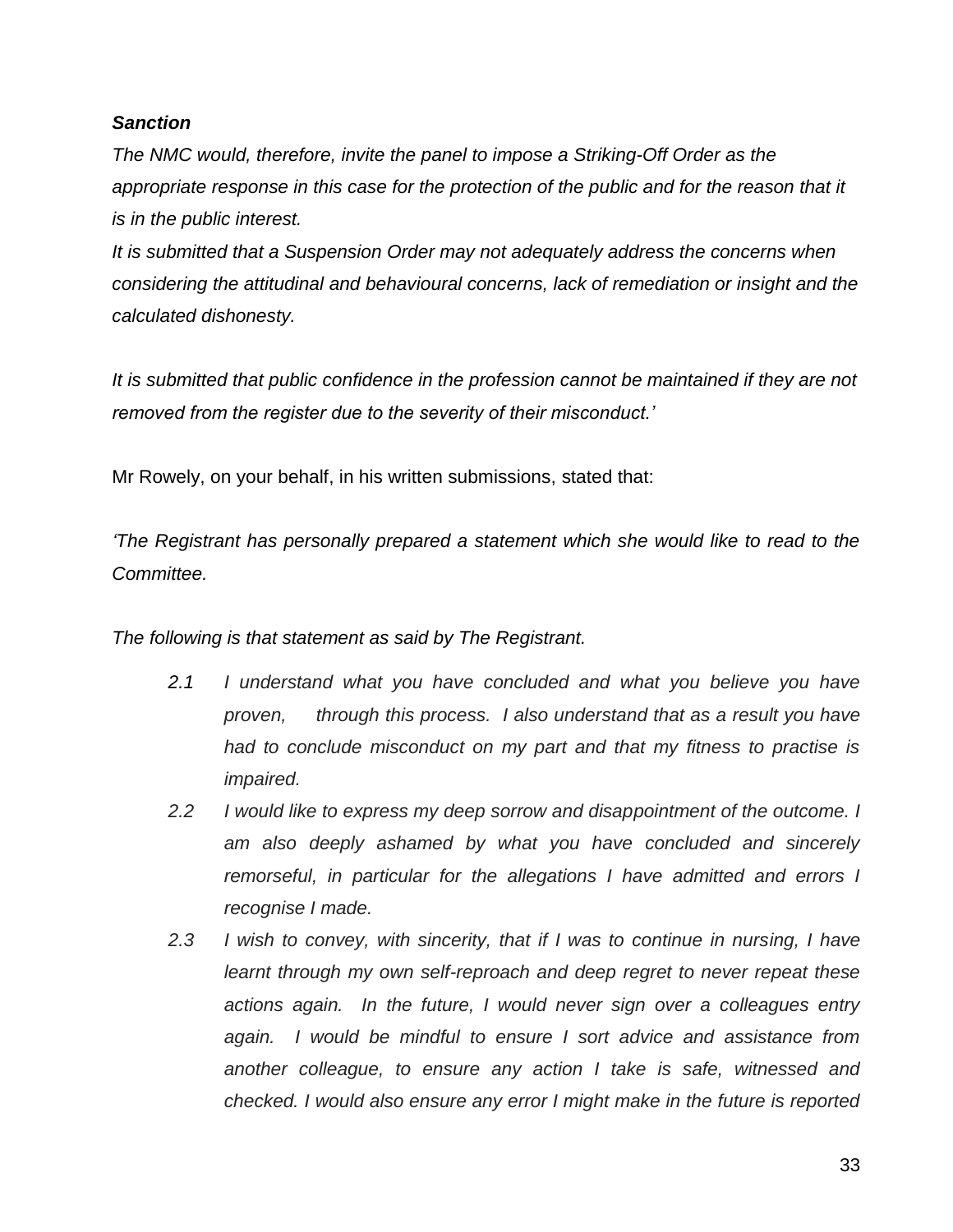*and escalated for transparency, for the safety of patients first and for my own protection.*

- *2.4 I have no intention of diminishing my remorse for the allegations I have consistently and freely admitted. However, I now face a moral dilemma. The morale dilemma is that I know in my heart of hearts I have not acted dishonestly at any point. I feel I must not appease the panel in admitting to dishonesty in order to less the sanction that you might conclude. To do so, would be to lie to myself.*
- *2.5 I can now see that one of the only hopes I had of proving my innocence required me to accuse a friend and colleague of lying and guess at what her motives were. I have said all along I cannot account for why...acted as she did in her evidence. I am aware she had made medication mistakes in the past herself. It is because of my integrity and firmly held belief that I cannot honestly and completely know what motivated...to give the evidence she did. I did not want to sling allegations, without evidence, to discredit...to my benefit. Therefore I said what I have consistently said and knew since the allegations were put to me on the 22nd February 2019.*
- *2.6 I maintain that at no point have I lied or acted dishonestly to anyone since I was first made aware of these issues. I have simply sort to tell the..., the whole...and nothing but the..., whilst recognising that I made errors in my actions as I have freely admitted.*
- *2.7 I do not believe two wrongs make a right. When I look in my heart of hearts, the.... is I cannot lie to you in the hope that you might mitigate my sanction. Therefore, I cannot give you the remorse you require in regard to the allegations of dishonesty. That said, I remain honestly and sincerely shamed and remorseful about the allegations I have freely admitted.*
- *2.8 This experience has taught me to always be mindful of my actions, act with integrity and self-awareness both in my words and actions. As I have already stated I am filled with deep regret and shame for my actions and will continue to learn and grow as a person from this traumatic experience.*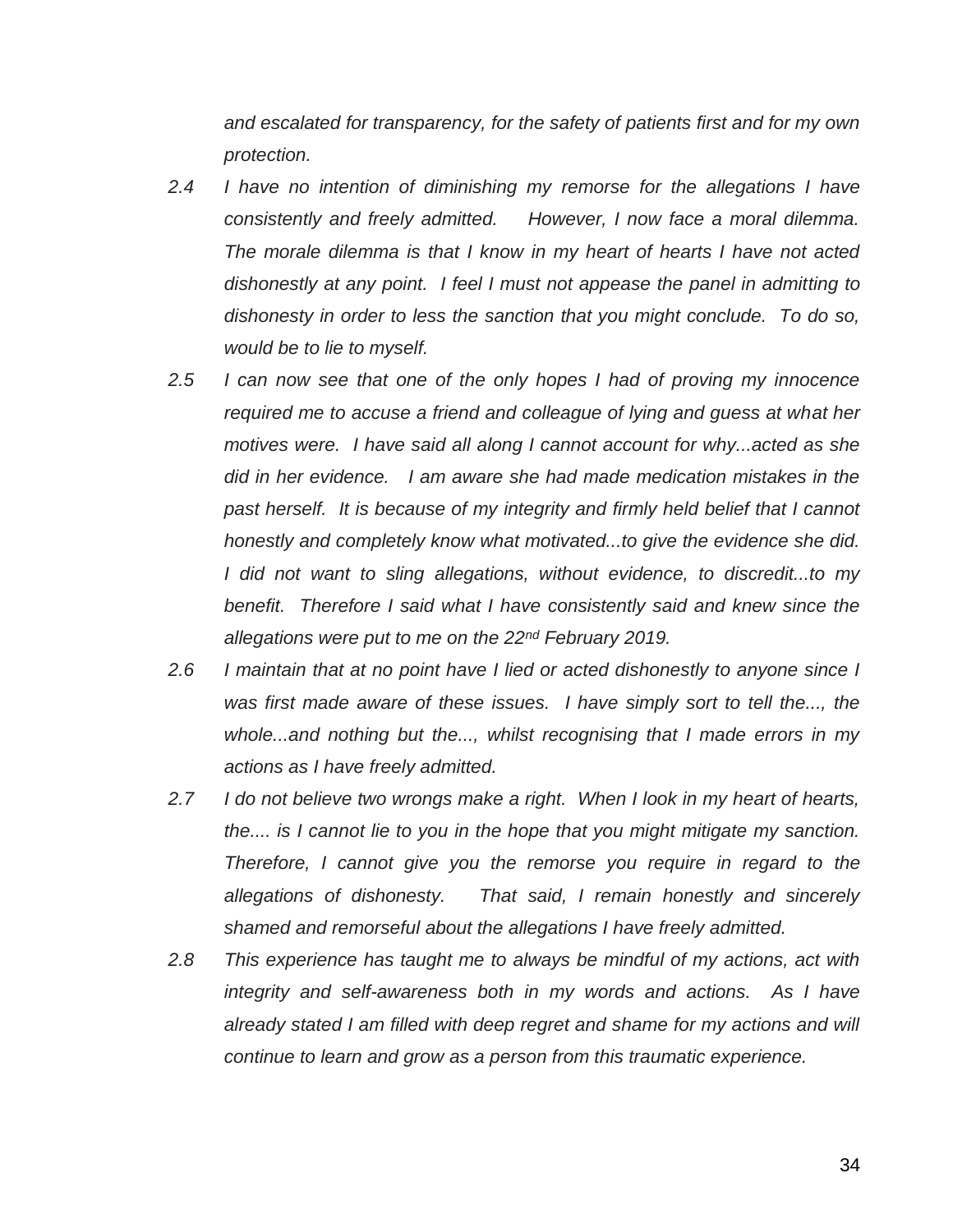- *2.9 I must therefore retain my honesty, integrity and dignity. Something I have held as a fundamental value throughout my life, career in nursing and throughout these incidents and process over the last 3 years.*
- *2.10 I requests that this final statement is committed to record as part of the findings and conclusions of this hearing.*
- *On behalf of the Registrant I ask that the committee consider that there is mitigation and circumstances that lessen the level of sanction and the need for a Strike-off order. That is the conduct is less serious, in line with the NMC guidance, because it is:*
	- *3.1 A one off incident in relation to the allegations 2a, b, c, d e, f and g, and as a result allegation 3. The allegations in relation to 4a, b and c the incident, are admitted and the panel should consider context as per the witness evidence. In respect of allegation 4a, b and c, The Registrant:*
		- *3.1.1 Struggled with the process of entering medication correctly onto a computer system, even after completing the competency training.*
		- *3.1.2 Recognised fallibility and the pressure of the environment and sort support.*
		- *3.1.3 That there was pressure in the environment to make decisions about priority in delivering patient care and a decision was made to focus on those other priorities at the time and this lead to the error. This unfortunately, and the Registrant sincerely regrets, lead The Registrant to forget to either return and enter the amended dose for the 2nd week and/or make a note in the nurse log about this, despite staying late in her shift to enter these medications. As a result the medication was inadvertently, and unintentionally, discontinued after the 1st week.*
		- *3.2 In respect of allegations 2 a, b, c, d, e and f, this was spontaneous conduct as per the Registrant's witness evidence and as supported by the evidence presented both verbally and orally.*
	- *3.3 There was no direct personal gain given what she has always admitted.*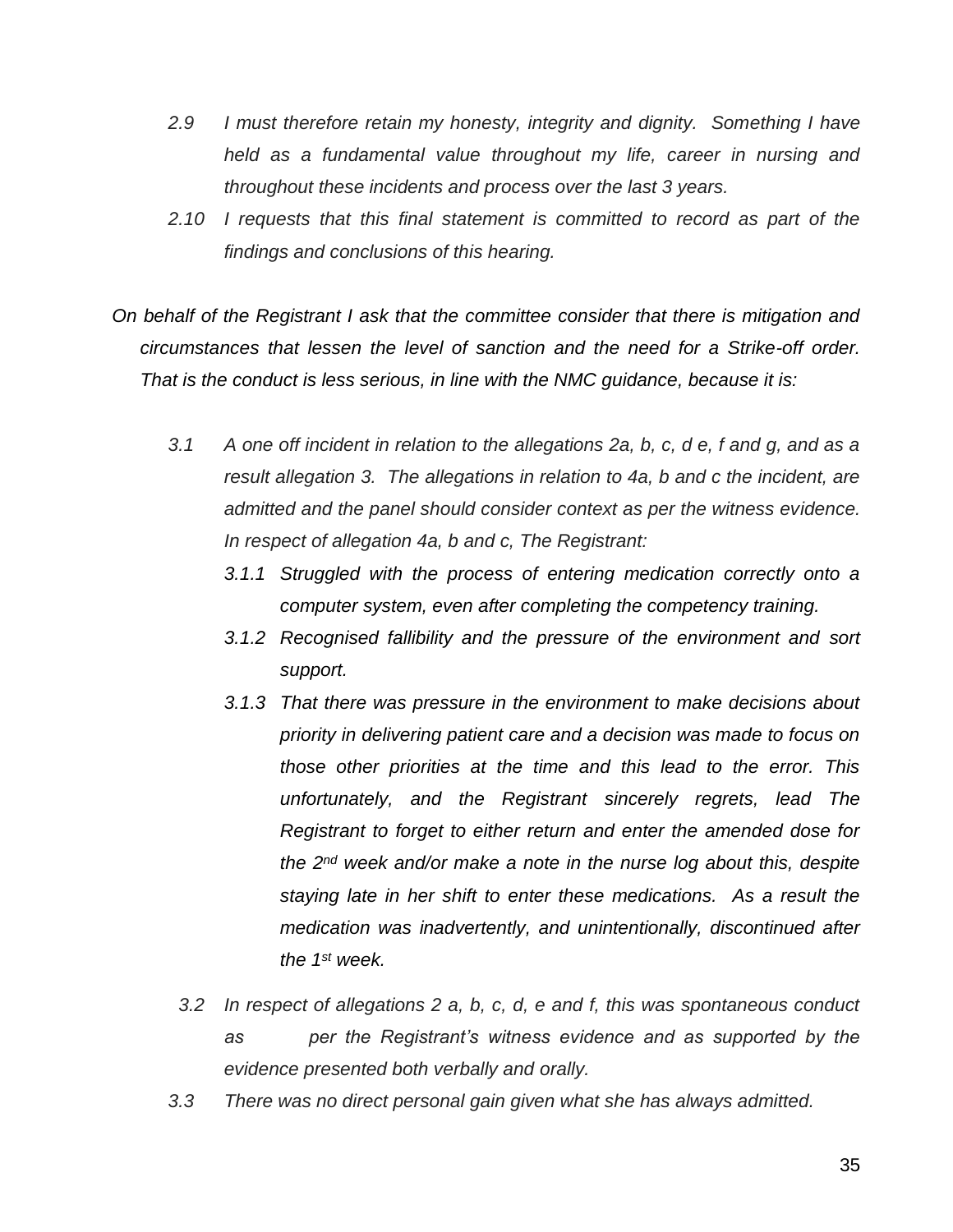*3.4 I also draw the committee's attention to the circumstances taking place in her private her life at the time on the incidents, [PRIVATE]*

*I would also add that there are mitigating factors.* 

- *4.1 The Registrant has shown insight and understands the problem in relation to the allegations she has admitted. She has also shown her desire to address the failings that she has always admitted. To this end I ask that you refer to pages 11 and 12 which were submitted yesterday and was written by The Registrant as part of her case management submission back in August 2020. In addition please include the above statement from the Registrant. In addition. The Registrant has not shown attitudinal and behavioural concerns and has tolerated unprofessional behaviour, seeking to remain professional and honest, whilst recognising her own errors as she has made as admitted.*
- *4.2 The Registrant has also followed good practice in honouring the terms of the Suspension that has been in place on her for the last 3 years or more. In so doing, The Registrant has acted with Integrity. She recognises that she is not fit to practice currently and would need to undertake activities to come back up to date. To this end she would welcome guidance and counsel from the panel if they should see fit.*
- *4.3 Finally as already noted The Registrant has had, and still has financial hardship. This has meant The Registrant has not been able to afford time or financial resource to maintain the currency of her practice, alongside the trauma of dealing with this process.*
- *As noted above, The Registrant has acted with integrity in holding to the 'suspension order' that has been put in place for the last 3 years or more and the panel is asked to take this into consideration when handing down sanction.'*

Mr Rowley also invited the panel to take into account the two character references that he had supplied on your behalf.

## **Decision and reasons on sanction**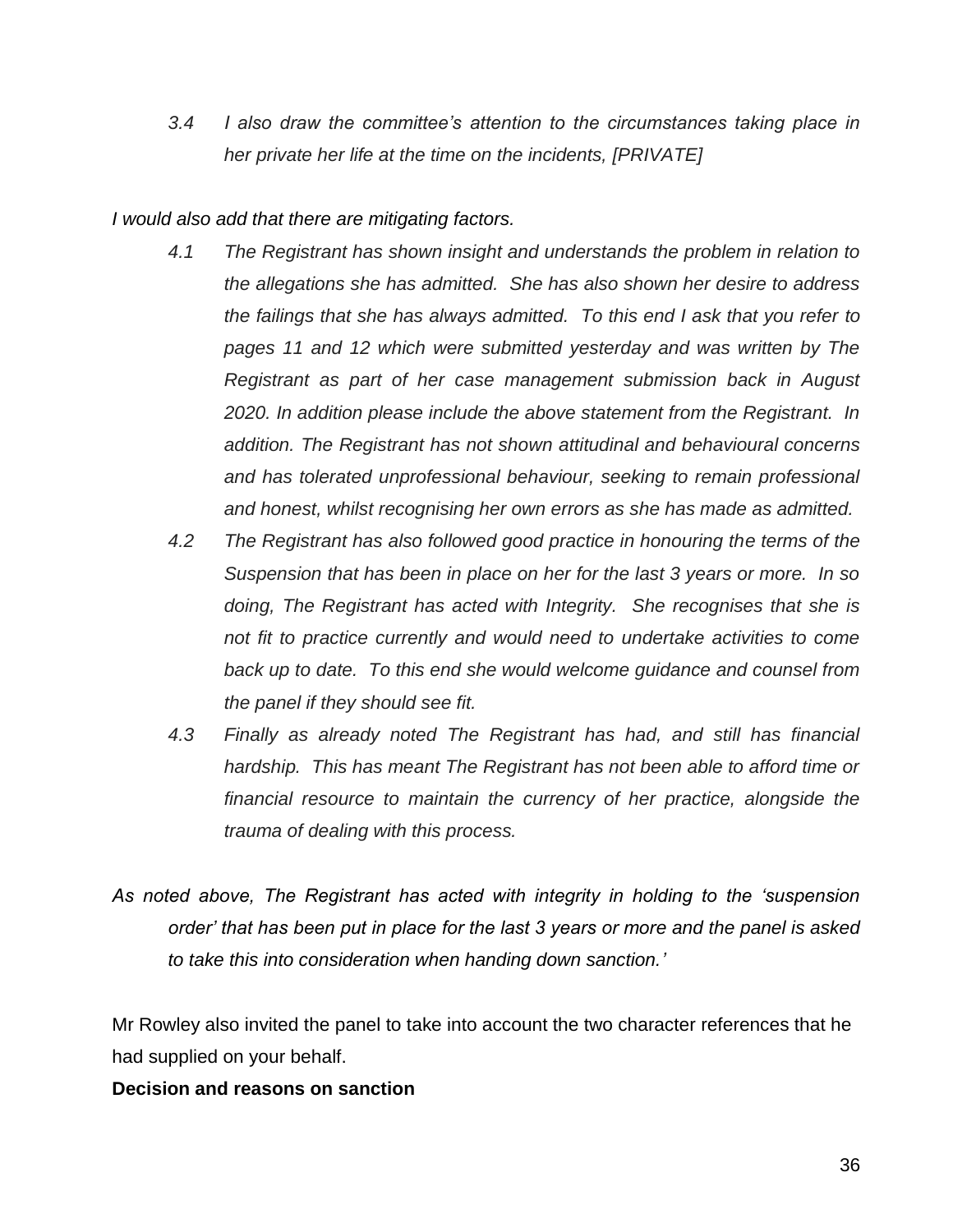Having found your fitness to practise currently impaired, the panel went on to consider what sanction, if any, it should impose in this case. The panel has borne in mind that any sanction imposed must be appropriate and proportionate and, although not intended to be punitive in its effect, may have such consequences. The panel had careful regard to the Sanction Guidance (SG). The decision on sanction is a matter for the panel independently exercising its own judgement.

The panel took into account the following aggravating features:

- Dishonesty which is linked directly to clinical practice;
- Attitudinal and behavioural concerns;
- Lack of remediation and insight into failings;
- Failures of clinical practice linked to fundamental areas of nursing taking place across two separate care homes; and
- Conduct which put patients at risk of suffering harm.

The panel also took into account the following mitigating features:

- The dishonesty charge is one off, but the panel gave this limited weight due to the clinical context in which it occurred;
- Personal mitigation relating to your circumstances at the time of the incident;
- In relation to Charge 2, the environment in the Home was stressful due to high levels of managerial change and that there had been a significant number of medication errors made by other staff in the Home; and
- Nurses were under pressure to reduce the number of medication errors.

In relation to Charge 4, it was an unfamiliar computerised system and there was time pressure. You were requesting assistance from another staff on the floor. However, the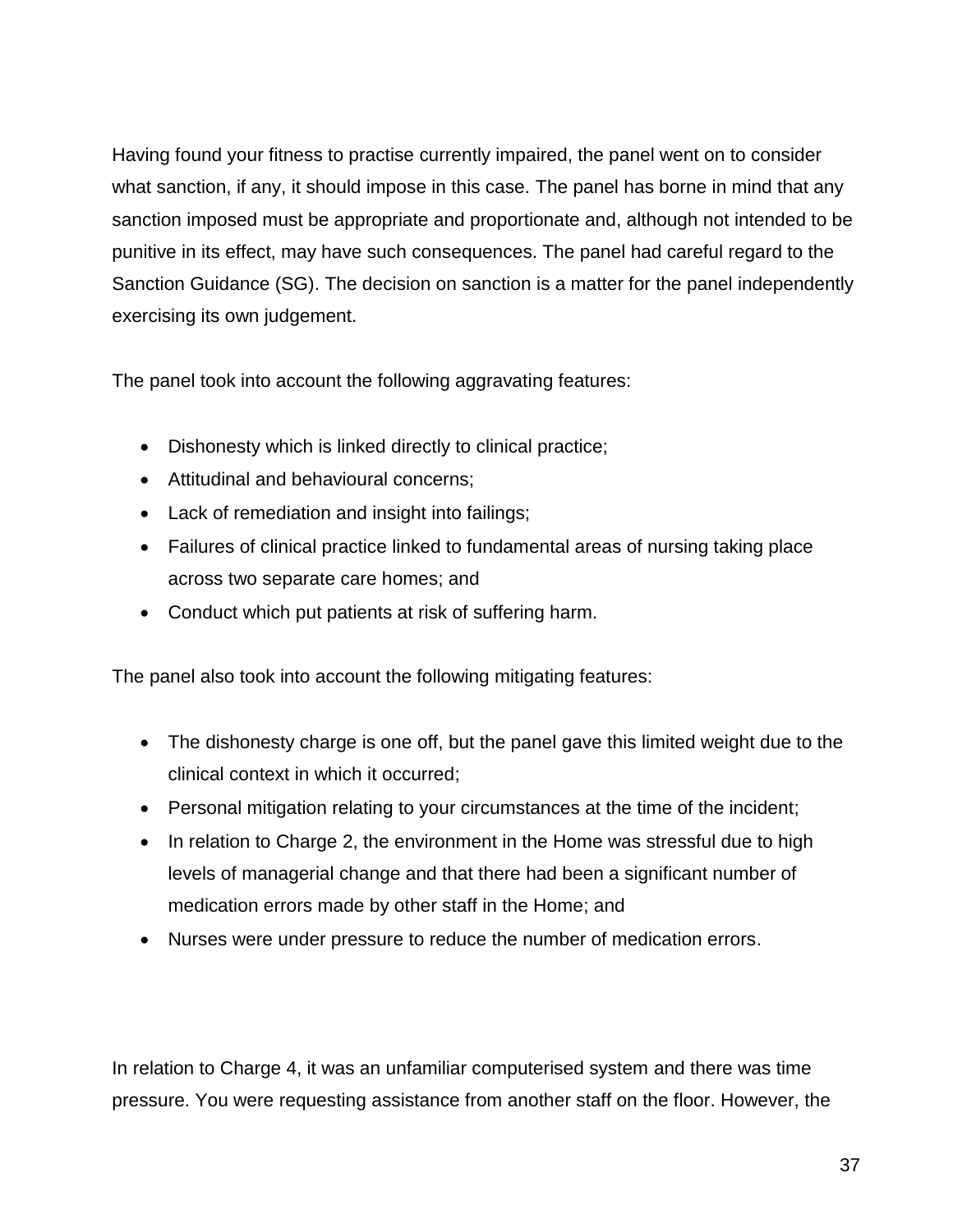panel did not consider this mitigation as you were aware you did not complete the task and knew at the time that the information was not passed onto the oncoming nurse.

The panel reject the suggestion that your action in charge 2 and 3 were spontaneous as the panel heard evidence that you had received advice from another registered nurse before making an alteration.

The panel first considered whether to take no action but concluded that this would be inappropriate in view of the seriousness of the case. The panel decided that it would be neither proportionate nor in the public interest and would not protect the public to take no further action.

The panel next considered whether a caution order would be appropriate in the circumstances . The panel took into account the SG, which states that a caution order may be appropriate where:

*"…the case is at the lower end of the spectrum of impaired fitness to practise, however the Fitness to Practise Committee wants to mark that the behaviour was unacceptable and must not happen again."*

The panel considered that your misconduct was not at the lower end of the spectrum and that a caution order would be inappropriate in view of the findings of dishonesty and the seriousness of the case. The panel decided that it would be neither proportionate nor in the public interest and would not protect the public to impose a caution order.

The panel next considered whether placing conditions of practice on your registration would be a sufficient and appropriate response. The panel is of the view that there are no practical or workable conditions that could be formulated, given the dishonesty found proved in this case. The dishonesty identified in this case was not something that can be addressed through retraining. Furthermore, the panel concluded that the placing of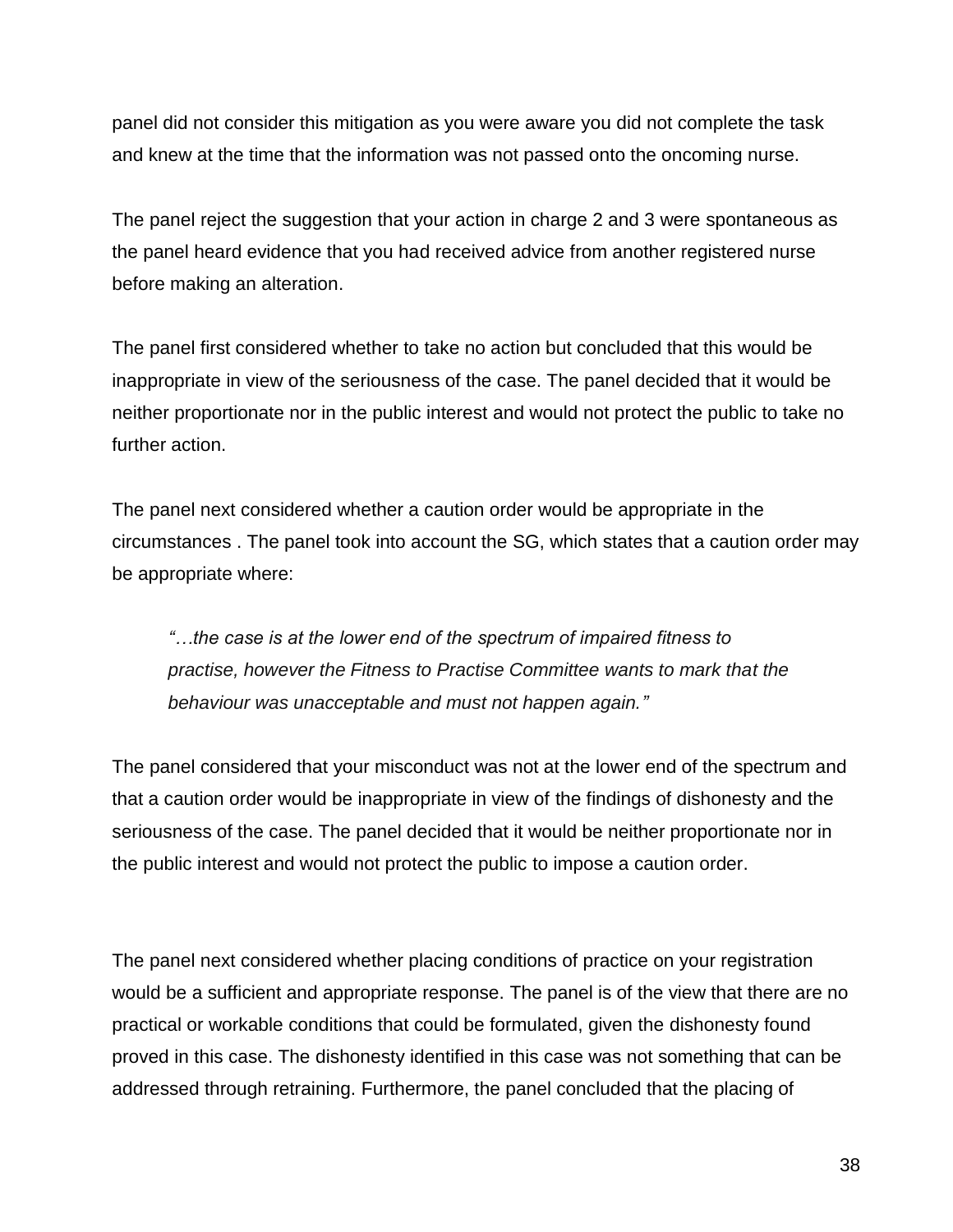conditions on your registration would not adequately address the seriousness of this case and would not protect the public.

The panel then went on to consider whether a suspension order would be an appropriate sanction . The SG states that suspension order may be appropriate where some of the following factors are apparent:

- *A single instance of misconduct but where a lesser sanction is not sufficient;*
- *No evidence of harmful deep-seated personality or attitudinal problems;*
- *No evidence of repetition of behaviour since the incident; and*
- *The Committee is satisfied that the nurse or midwife has insight and does not pose a significant risk of repeating behaviour.*

The panel considered that this was not a single instance of misconduct as there were two incidents within two separate settings. Further, it considered that you have not displayed sufficient insight into your misconduct and its impact on residents and your colleague, and that there remains a risk of the misconduct being repeated.

The panel gave consideration to your reflective piece, your submissions and your oral evidence. It found that you failed to demonstrate insight or remorse in relation to your dishonesty. The panel also found you had shown limited insight into the significance of your misconduct or remorse for your actions at the time of the investigations or since. It took account of the character references provided however, it attached limited weight to these, one of which was written prior to the second incident and this did not indicate they were aware it would be used during this process.

The panel has found that, because of your lack of insight, there is a likelihood of repetition and, as a consequence, you pose a risk to residents.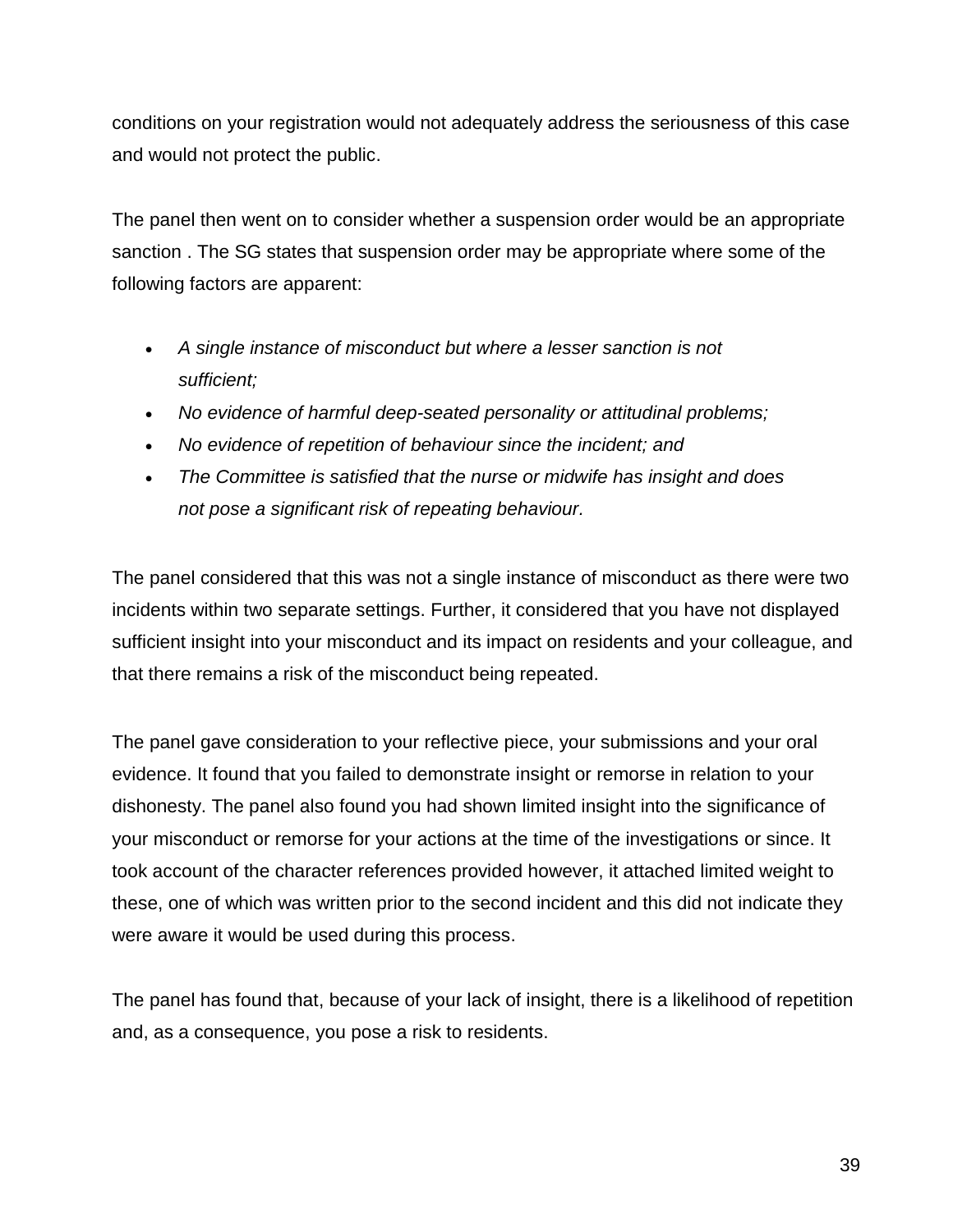The misconduct, as highlighted by the facts found proved, was a significant departure from the standards expected of a registered nurse. In this particular case, the panel determined that a suspension order would not be a sufficient, appropriate or proportionate sanction. It would not be in the public interest or uphold professional standards.

Finally, in looking at a striking-off order, the panel took note of the following paragraphs of the SG:

- *Do the regulatory concerns about the nurse or midwife raise fundamental questions about their professionalism?*
- *Can public confidence in nurses and midwives be maintained if the nurse or midwife is not removed from the register?*
- *Is striking-off the only sanction which will be sufficient to protect patients, members of the public, or maintain professional standards?*

The panel determined that your misconduct raises serious concerns about your professionalism and considered that other nurses would find it difficult to place their confidence in a colleague who had acted in such a dishonest manner by altering not only theirs but another registered nurses' entry. This and the other medication errors placed residents at risk of harm. Further, members of the public would find it difficult to place their trust in a nurse who had falsified records and put residents at risk of potential harm. The panel noted that the public expect nurses to provide safe care, be honest and act with integrity, and importantly respond with candour when mistakes are made. You failed in respect of this.

Your actions were significant departures from the standards expected of a registered nurse and are fundamentally incompatible with you remaining on the register. The panel was of the view that the findings in this particular case demonstrate that your actions were serious and to allow you to continue practising would undermine public confidence in the profession and in the NMC as a regulatory body.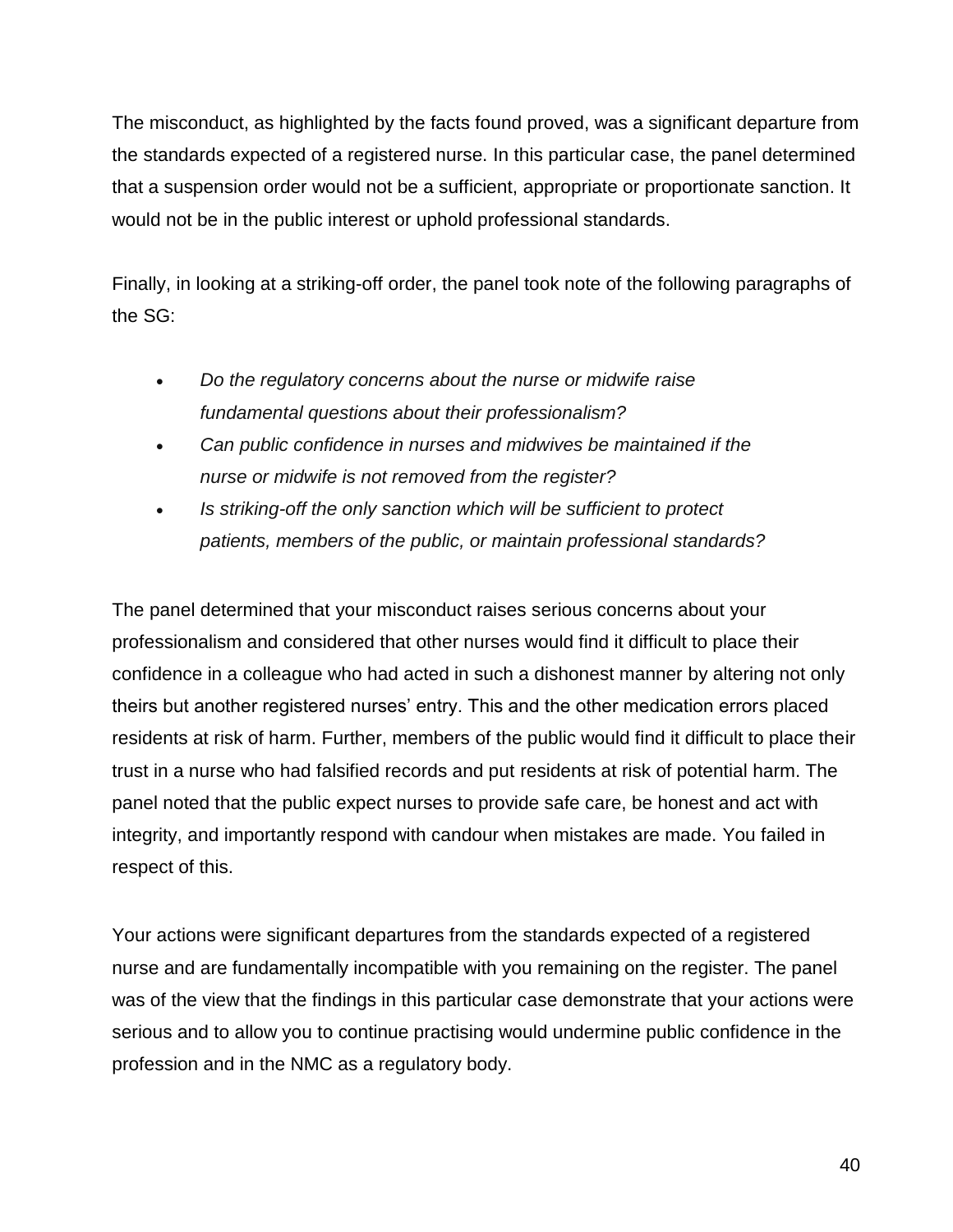Balancing all of these factors and after taking into account all the evidence before it during this case, the panel determined that the appropriate and proportionate sanction is that of a striking-off order. The panel has concluded that this is the only sanction which would be sufficient in this case to adequately protect the public, serve the public interest and maintain professional standards.

## **Interim order**

As the substantive order cannot take effect until the end of the 28-day appeal period, the panel has considered whether an interim order is required in the specific circumstances of this case. It may only make an interim order if it is satisfied that it is necessary for the protection of the public, is otherwise in the public interest or in your own interest until the striking-off sanction takes effect. The panel heard and accepted the advice of the legal assessor.

#### **Decision and reasons on interim order**

The panel considered the submissions made by Ms Fewins that an interim order should be made to cover the appeal period. She submitted that an interim order is necessary to protect the public, that it is in the public interest and to do otherwise would be inconsistent with the panel's substantive decision. She invited the panel to impose an interim suspension order for a period of 18 months to cover the appeal period and any appeal if made.

Mr Rowley, on your behalf submitted that you do not oppose the interim order. The panel accepted the advice of the legal assessor.

The panel was satisfied that an interim suspension order is necessary to protect patients and is otherwise in the public interest. The panel had regard to the seriousness of the misconduct and the reasons set out in its decision for the substantive order in reaching the